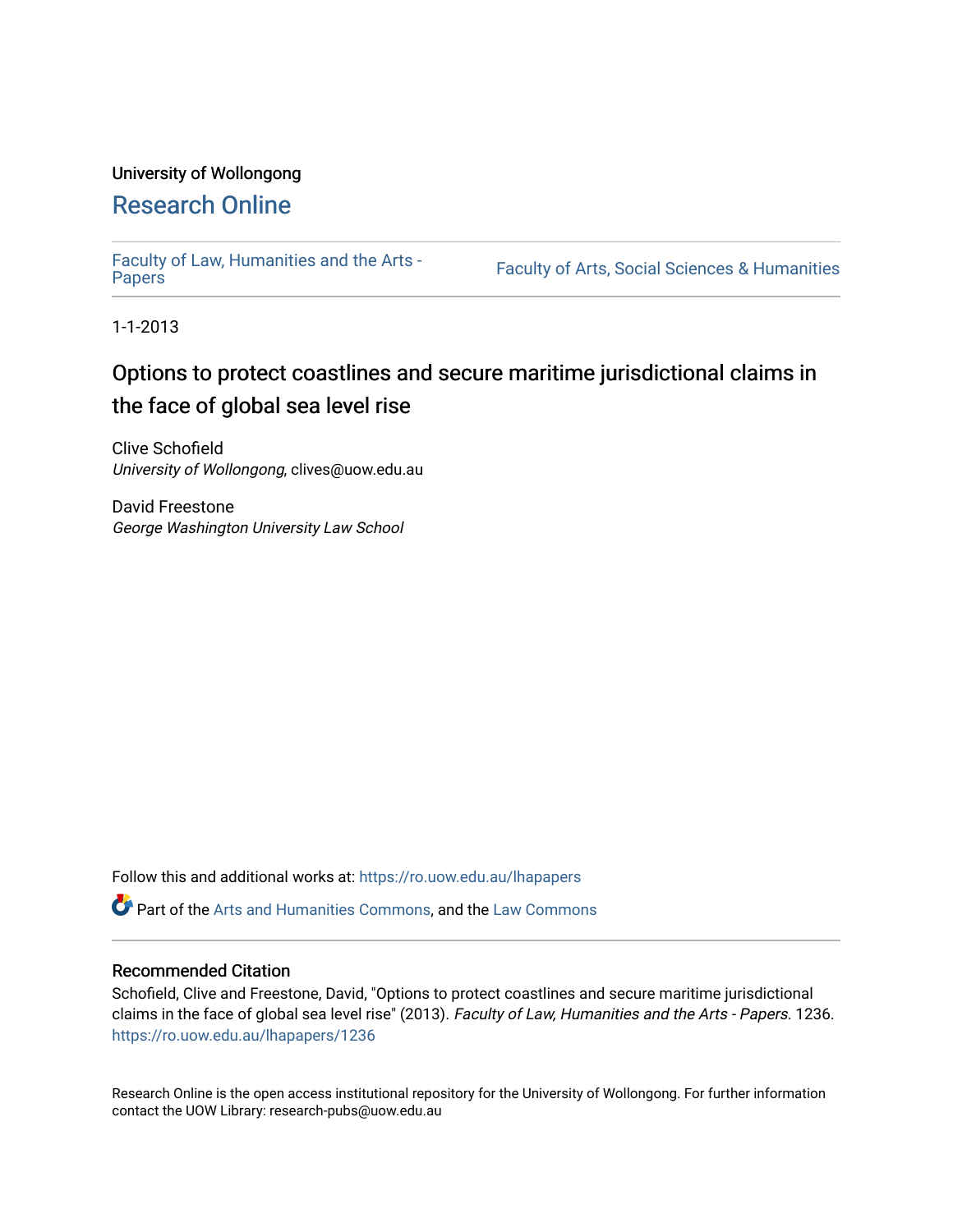## Options to protect coastlines and secure maritime jurisdictional claims in the face of global sea level rise

## Abstract

It is now widely accepted that significant sea level rise is taking place and that this phenomenon is likely to accelerate in the future. This poses potentially disastrous implications for many coastal States, especially those with large and heavily populated low-lying coastal areas, as well as small low-lying island States. In addition to the essentially terrestrial, inward-looking threat posed to low-lying coastal areas and their associated populations from inundation by rising seas, threats also exist looking outward from the land to the ocean spaces adjacent to such threatened territories. In particular, sea level rise has the potential to significantly affect national claims to maritime jurisdiction all the way to the outward extent of maritime zones.

## Keywords

claims, face, global, sea, level, rise, coastlines, secure, maritime, options, jurisdictional, protect

## **Disciplines**

Arts and Humanities | Law

### Publication Details

C. Schofield and D. Freestone, 'Options to protect coastlines and secure maritime jurisdictional claims in the face of global sea level rise' in M. B. Gerrard and G. E. Wannier(ed), Threatened Island Nations Legal Implications of Rising Seas and a Changing Climate (2013) 141-165.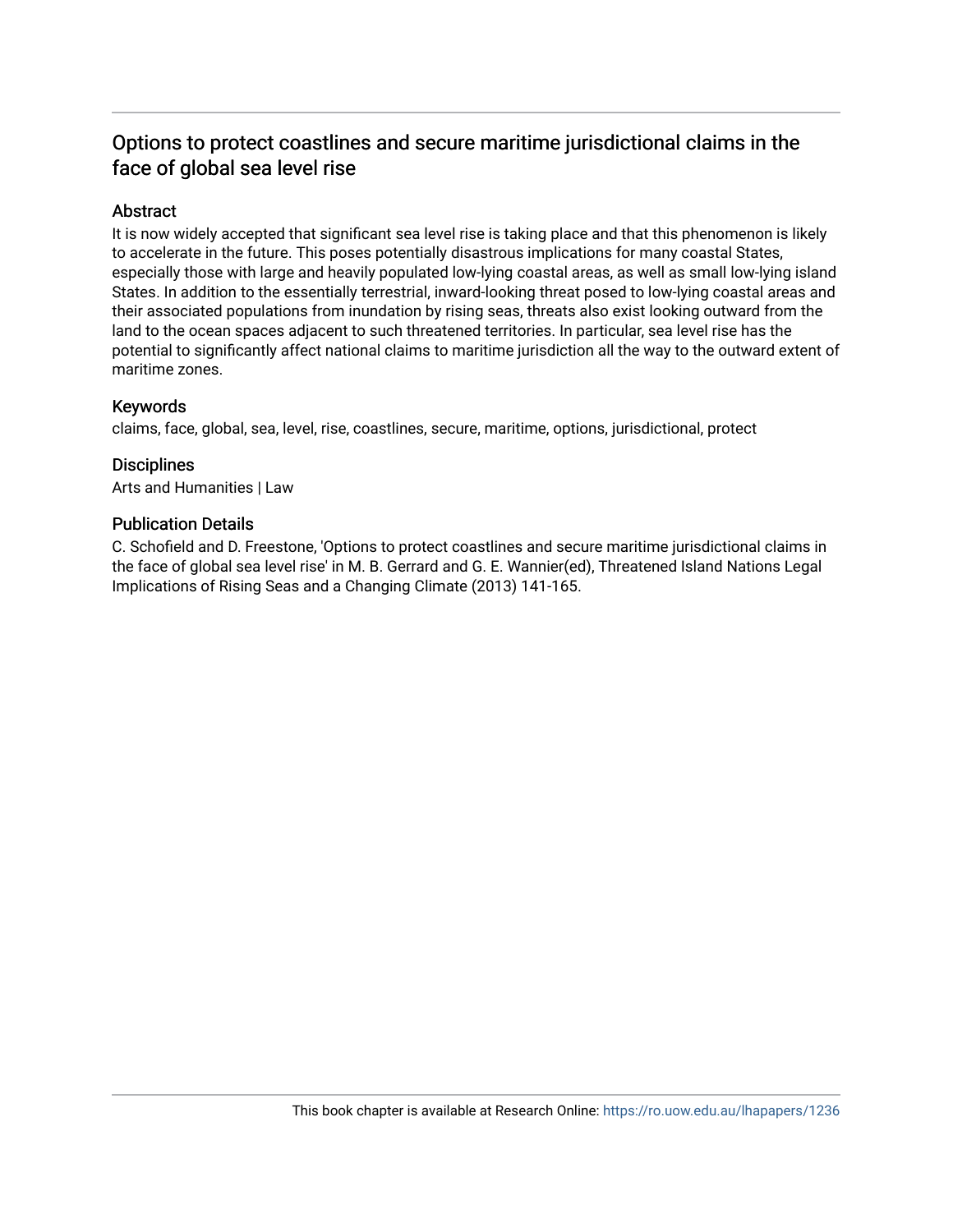## $\overline{CN}$  6

## CT **Options to Protect Coastlines and Secure Maritime Jurisdictional Claims in the Face of Global Sea Level Rise**

## **Clive Schofield and David Freestone**

## <sup>A</sup>**1. Introduction**

It is now widely accepted that significant sea level rise is taking place and that this phenomenon is likely to accelerate in the future. This poses potentially disastrous implications for many coastal States, especially those with large and heavily populated low-lying coastal areas, as well as small low-lying island States. In addition to the essentially terrestrial, inward-looking threat posed to low-lying coastal areas and their associated populations from inundation by rising seas, threats also exist looking outward from the land to the ocean spaces adjacent to such threatened territories. In particular, sea level rise has the potential to significantly affect national claims to maritime jurisdiction all the way to the outward extent of maritime zones.

Generally, the coastal baseline from which States' maritime zones are measured is the "normal" low-water line. From this baseline States may measure their territorial sea, contiguous zone, exclusive economic zone, and continental shelf. Consequently, if the low-water mark recedes as a result of inundation and sea level rise, this may affect the measurement of all of a country's maritime zones. Because coastal States' baselines are predominantly based on the "normal" low-water line, if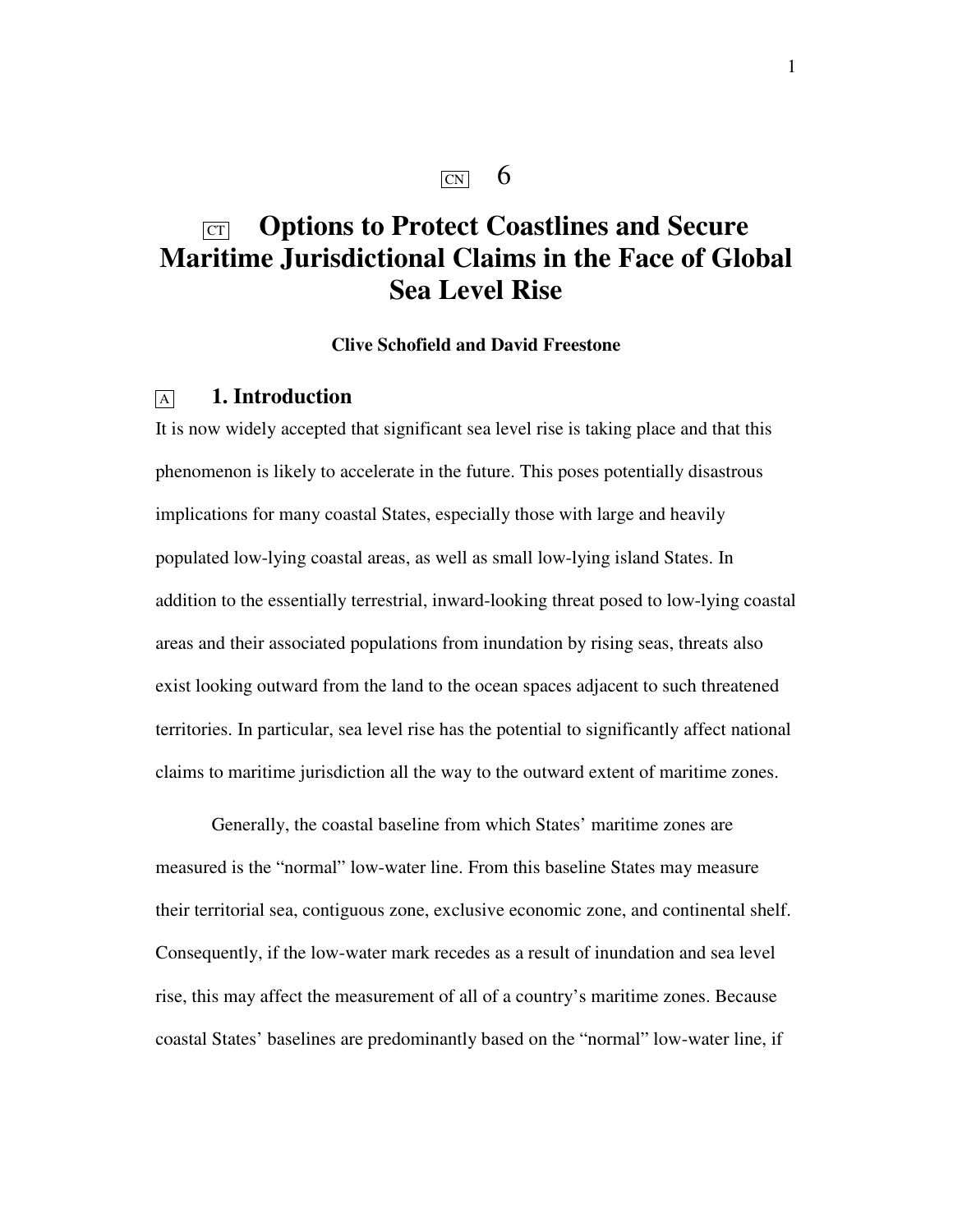those "normal" baselines recede as a consequence of sea level rise, so too will the maritime zones measured from such baselines, leading to the erosion of the coastal State's maritime claims. Further, sea level rise has the potential to inundate small islands and other geographical features that may also be used as critical basepoints in the definition of the limits of claims to maritime jurisdiction. This too may have major impacts on the capacity of an insular feature to generate maritime jurisdictional claims.

This chapter begins by outlining some of the issues and uncertainties associated with the phenomenon of global sea level rise with an emphasis on its uneven impacts both temporally and spatially. Next, the chapter explores potential impacts stemming from sea level rise. It then assesses several responses open to coastal States in the face of rising sea levels. These responses include both the construction of physical defenses, notably in the form of sea defenses, and emerging "soft" engineering strategies and more adaptive planning measures. The final options discussed to preserve maritime jurisdictional claims are legal; among these are options to preserve maritime jurisdictional claims despite the inundation of coasts, including the fixing of normal baselines and/or the maritime jurisdictional limits derived from them. The chapter critically appraises some of these options and proposals open to coastal States seeking to address and adapt to the challenges posed to their maritime jurisdictional rights by sea level rise, drawing on the relevant scholarly literature that has developed on this topic over the past two decades.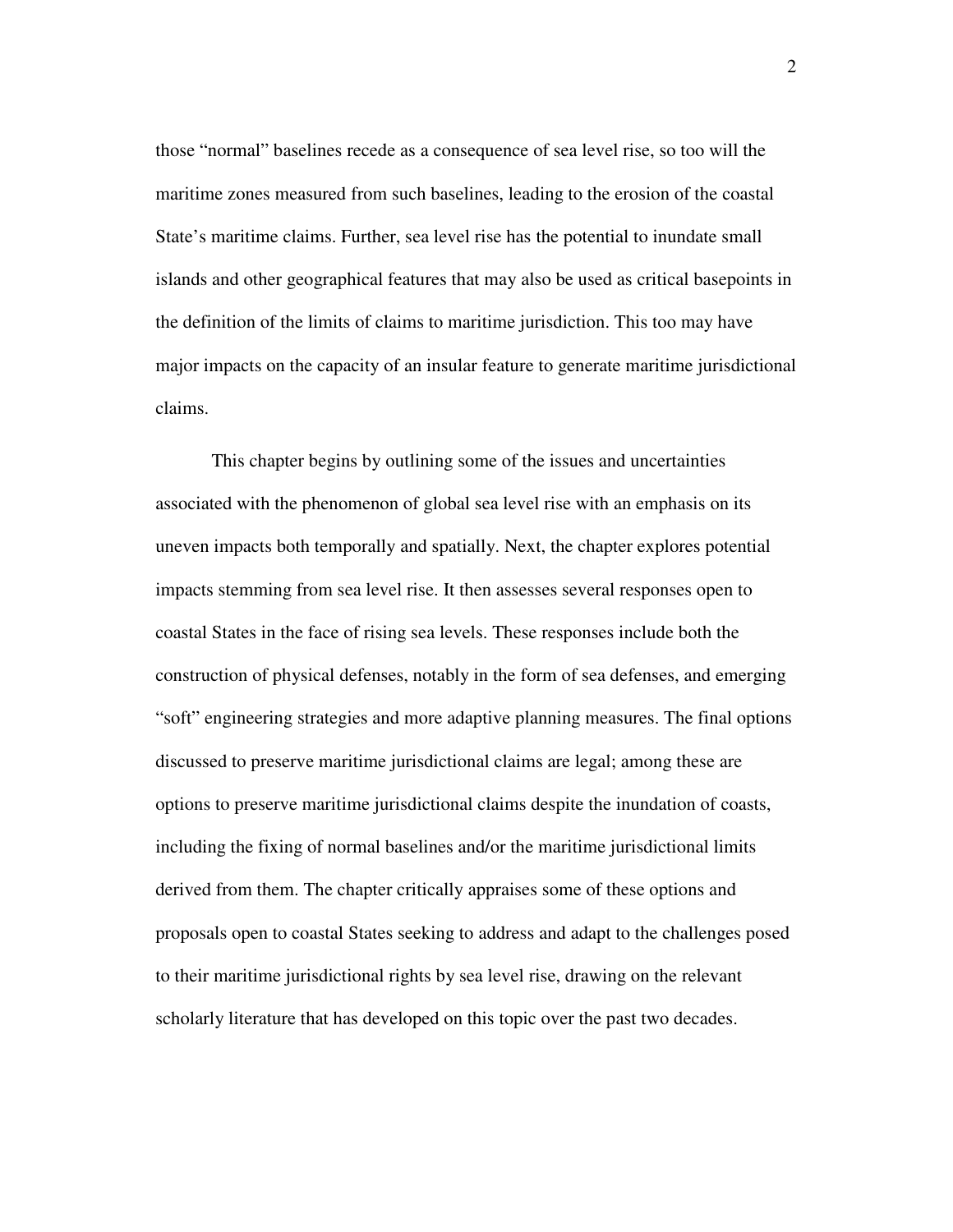## <sup>A</sup>**2. Sea Level Rise: Complexities and Uncertainties**

Significant evidence exists to support the contention that climate change is already having multiple, sustained, extremely serious, and real impacts on the oceans. Indeed, there now exists broad agreement in the scientific community as to the reality of rising sea levels on a global scale. Chapter 2 discusses in detail the current state of scientific knowledge about the pace and causes of sea level rise and the accompanying uncertainties. As it shows, sea level rise is a phenomenon that exhibits marked spatial and temporal variability. Sea level varies diurnally, under the influence of the tides, but also seasonally, regionally and interannually.<sup>1</sup> Moreover, the impacts on a particular coastline are substantially dependent on its particular characteristics, such as the morphology of the seabed immediately offshore.

Uncertainties also arise in determining the extent of actual sea level rise against the backdrop of ongoing long-term cyclical changes. However, even relatively modest sea level rise has the potential to have severe consequences and pose major challenges for coastal States.

## <sup>A</sup>**3. Threats Posed by Sea Level Rise**

### B 3.1. Threats to Land

The most immediate concern for coastal States is the threat that sea level rise could lead to the inundation of substantial, valuable, and populated parts of their land territory. Such a scenario could in all probability result in the large-scale displacements of coastal-dwelling populations and the loss of associated properties and infrastructure. Even without total or periodic inundation, sea level rise would be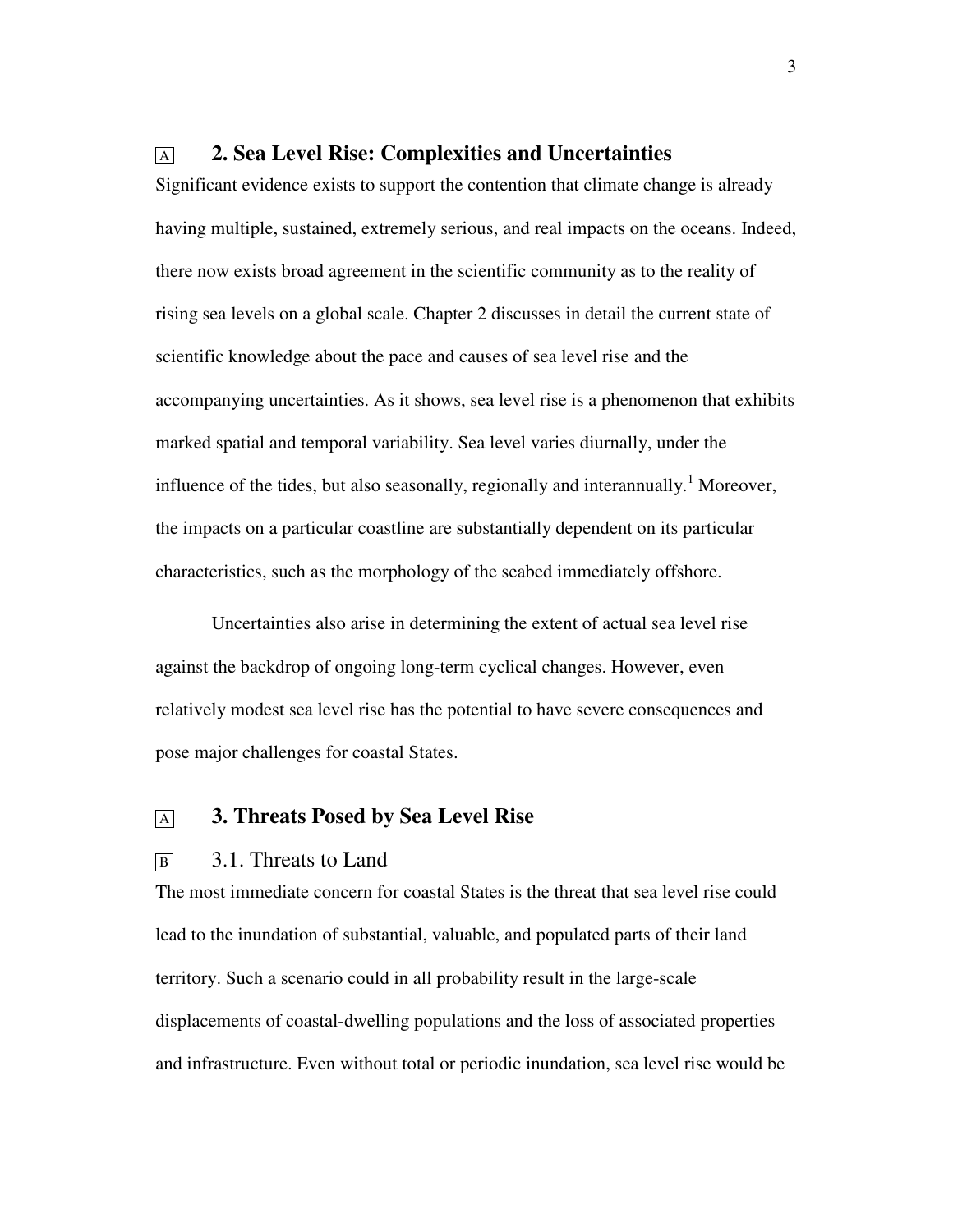likely to make such low-lying areas more vulnerable to extreme weather events such as storm surges, thus rendering them less and less habitable. A further consequence could be increasing saltwater intrusion and the loss of valuable habitats such as coastal wetlands, some of which are protected by international treaties. $^{2}$  Alarm bells over these threats were rung by a number of scholars at least two decades ago.<sup>3</sup>

These threats pose an especially problematic prospect in light of the fact that there is a general migration trend from rural to urban areas and from interior/highland to coastal areas. Indeed, coastal areas represent the most populated parts of the global landmass. One study estimates that sea level rise of one meter would inundate territory presently occupied by around 60 million people.<sup>4</sup> Significant sea level rise would therefore necessarily pose daunting socioeconomic, environmental, and human security challenges on a global scale.

## B 3.2. Threats to Maritime Jurisdiction

In addition to threats to land territory, sea level rise could potentially result in significant reductions in the spatial extent of national claims to maritime jurisdiction. Changes to coastlines and therefore to baselines leading to the potential submergence of key basepoints from which claims to maritime jurisdiction are measured could have huge and incremental impacts on national claims to maritime jurisdiction. Reductions in the size of zones to which certain coastal States may be entitled are likely to have profound economic as well as jurisdictional consequences, because rights over these maritime spaces dictate exploitation rights over valuable resources that might also therefore be lost. Low-lying island States, such as Kiribati, the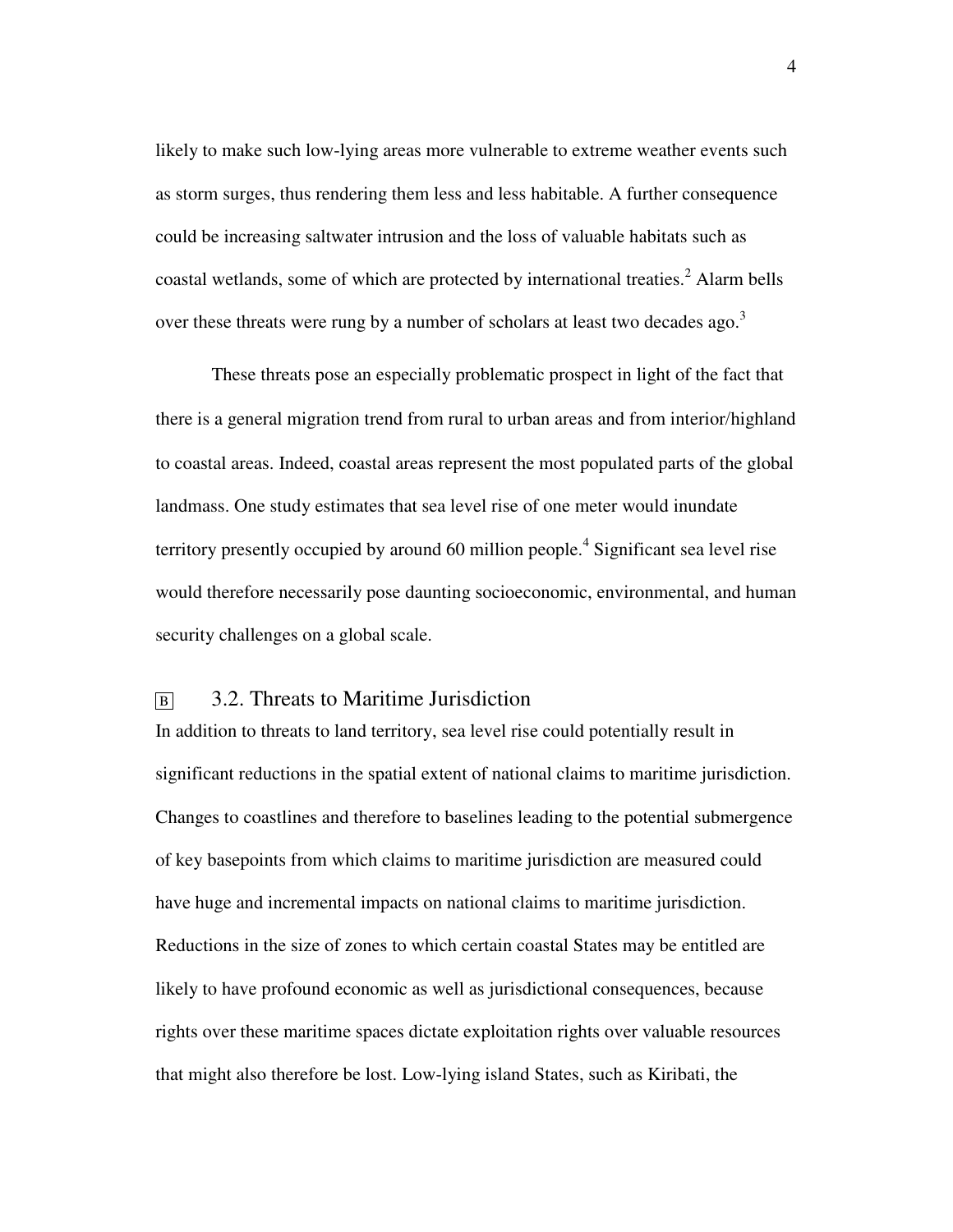Maldives, the Marshall Islands, and Tuvalu, which have geographically restricted territory,<sup>5</sup> appear to be especially vulnerable to these threats. This type of threat is likely to be exacerbated where island groups are particularly dispersed and critical basepoints, on which broad maritime jurisdictional claims depend, come under threat.

However, just as sea level rise is understood to be a spatially and temporally uneven phenomenon, so too are the impacts of sea level rise in light of the variability and complexity of coastlines. A vertical sea level change applied to a relatively steep coastline will have an insignificant impact in terms of the horizontal position of the normal baseline. Where the gradient of the coastline is shallow, however, even a relatively slight vertical change can result in substantial shifts in the position of the baseline horizontally. However, it is by no means the entire normal baseline that contributes to the outer limits of a maritime claim. Thus if the critical controlling basepoints are not affected, then the relevant maritime limits will also not move.

## B 3.3. Implications for Islands

Sea level rise has significant potential consequences for islands and their inhabitants. Most obviously, it could lead to the inundation of parts or even the entirety of the land territory of certain islands, forcing the displacement of significant numbers, or even all, of their inhabitants. Although the total inundation of inhabited islands as a direct result of sea level rise has apparently yet to occur, in certain cases, such as that of the Cateret Islands of Papua New Guinea, the relocation of threatened populations is already planned and ongoing (see later discussion).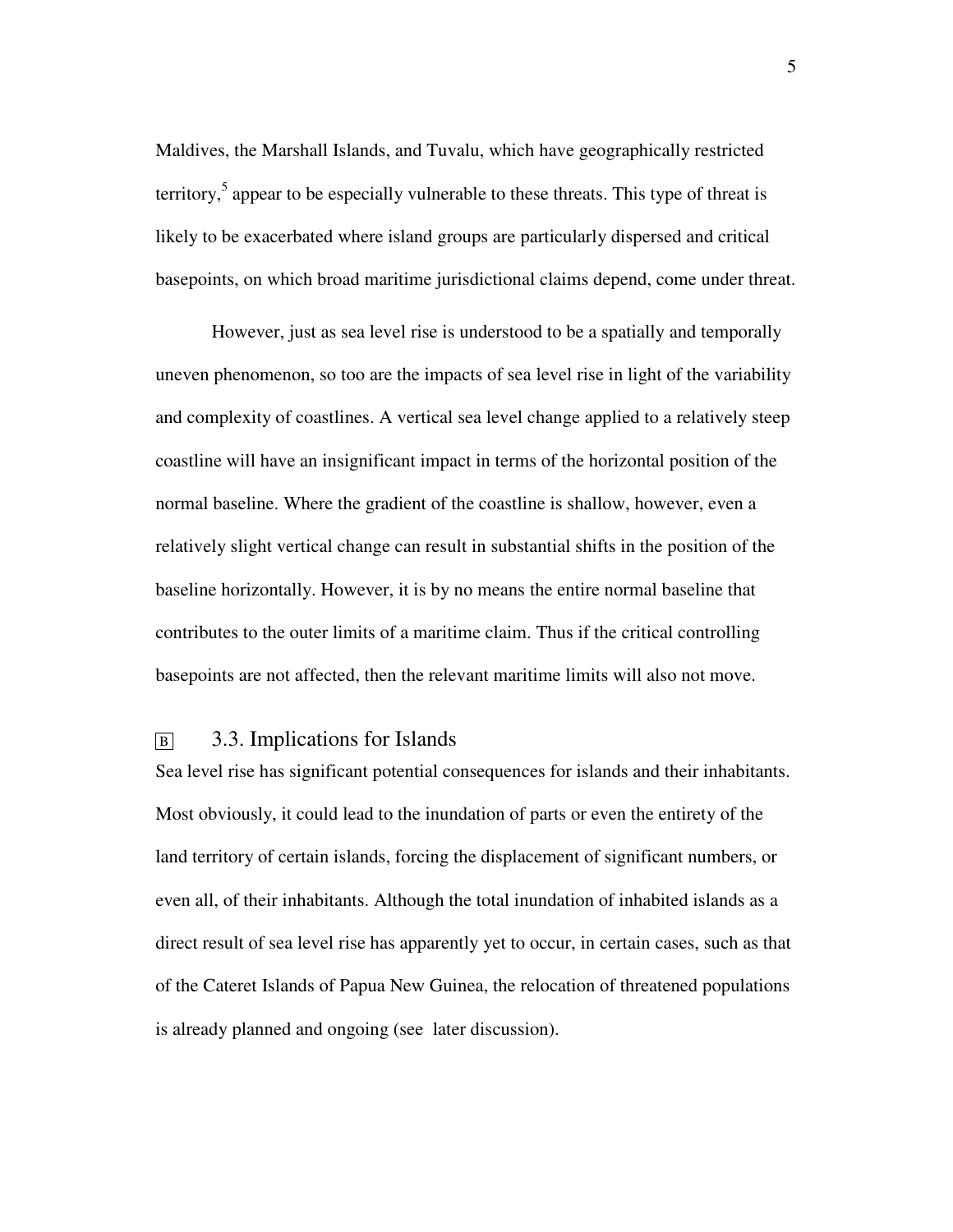Even if the total inundation of island territory does not take place (at least in the short term), climate-change-related impacts could make it increasingly untenable for island communities to be sustained on certain islands, forcing their populations to leave.<sup>6</sup> Indeed, even a relatively slight rise in sea level, of a few tens of centimeters, could render certain islands uninhabitable by, for instance, increasing the incidence of severe flooding or curtailing the availability of potable water.<sup>7</sup> For example, although Fongafale Island, the largest island in Funafuti Atoll, Tuvalu, reaches an elevation of 1.2 m, a sea level rise of 0.6 m would submerge the island's central depression, which lies between its elevated storm and lagoonal ridges. Many of its population of around 5,000 live there.<sup>8</sup> Similarly, only one island, Kanton Island, in Kiribati's Phoenix Islands group, is presently inhabited; several other islands in the group supported populations in the past, but no longer can because of a lack of potable water.<sup>9</sup>

Sea level rise also has the potential to threaten the insular status of certain features. For example, an island that is presently always above water level may, as a consequence of sea level rise, disappear during high tide, thus being reduced to the status of a low-tide elevation. (features that are exposed at low tide but are submerged at high tide). Under Article 13 of the LOSC, low-tide elevations may only act as basepoints if they fall wholly or partially within the breadth of the territorial sea measured from the baseline of a State's mainland or island coasts.<sup>10</sup> Consequently, such features have been termed "parasitic basepoints."<sup>11</sup> As a result, if sea level rise causes certain features to be reduced to the status of a low-tide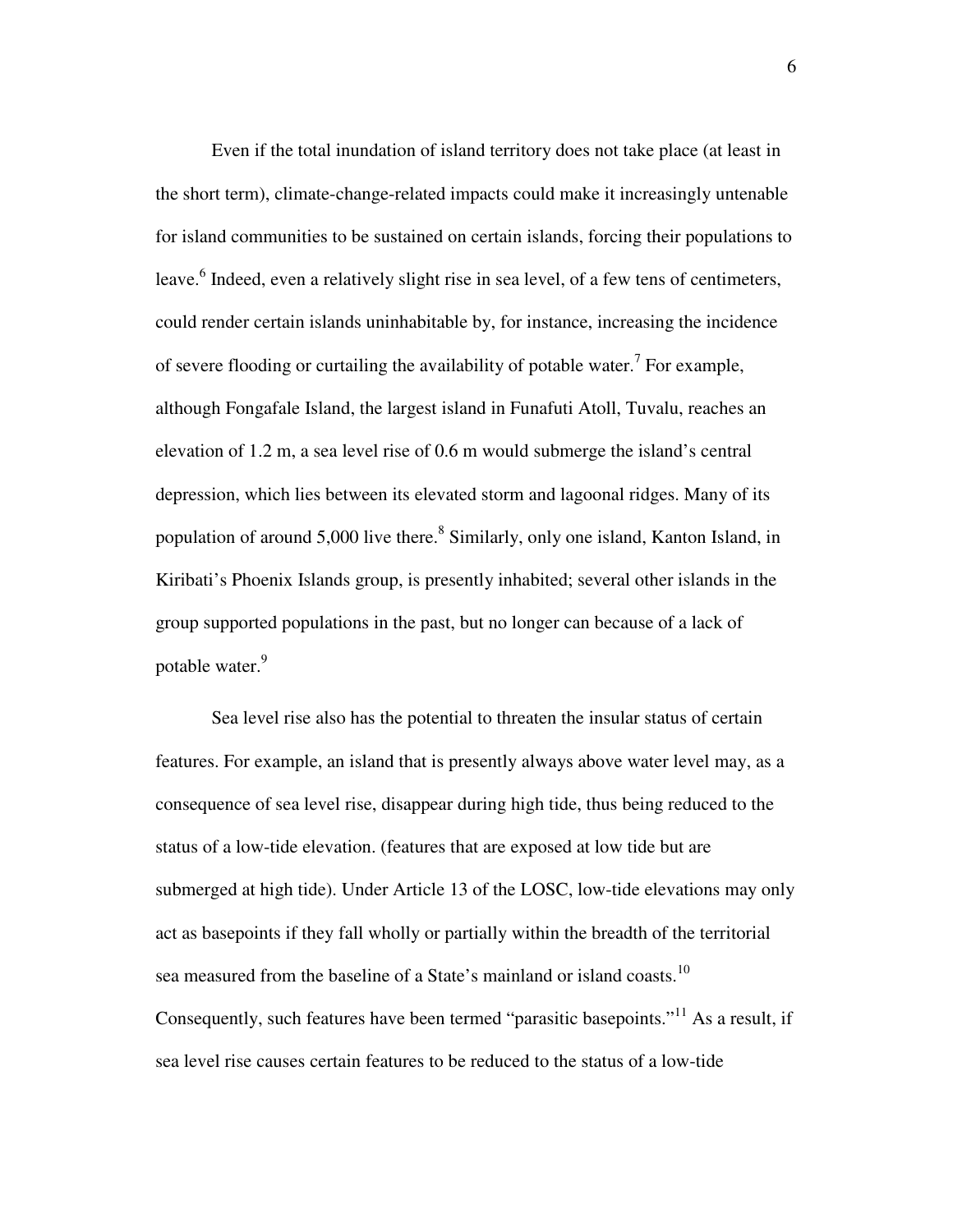elevation or to be submerged entirely, the coastal State concerned could lose significant maritime rights. $12$ 

As a result, it could be Alternatively, sea level rise could lead to the reclassification of a feature from being an, as it were, 'full' island, from which claims to the full range of maritime zones may be made, to one of the categories of insular formation from which only restricted maritime claims can be made. In particular, Article 121(3) of the United Nations Convention on the Law of the Sea (LOSC) of 1982 states that "[r]ocks which cannot sustain human habitation or an economic life of their own" are incapable of generating exclusive economic zone (EEZ) or continental shelf rights.<sup>13</sup> The significance of such a change of insular status is illustrated by the United Kingdom's reclassification of Rockall from full "island" to "rock" status, resulting in the loss to the United Kingdom of around 60,000 square nautical miles of maritime space previously claimed as part of the United Kingdom's fishery zone. $^{14}$ 

Whether the threats to the ability of islands to support habitation and thus, ultimately, to the viability of small Island States are solely (or even largely) the consequence of climate change and sea level rise is open to debate. Coral cays, for example, may naturally be subject to evolution and decay over time.<sup>15</sup> Conversely, it may be that some of these features are capable of natural adaption to sea level rise over time; evidence suggests that coral islands are remarkably robust and enduring features, with the geological record indicating that atolls have survived sea levels a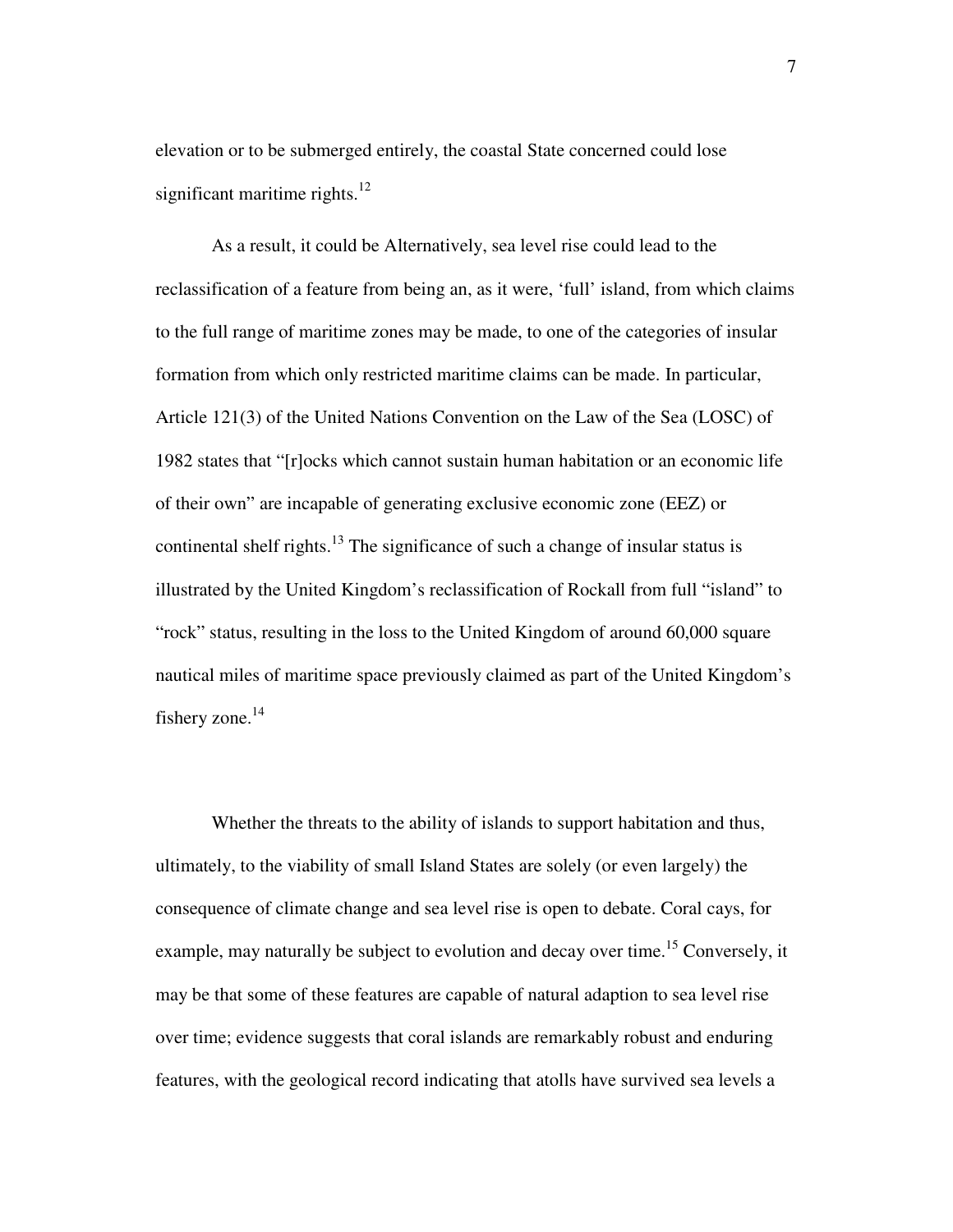half-meter higher than present levels.<sup>16</sup> Kench indicates that recent evidence from the Maldives suggests that the sea level rose by a half-meter around 2,000–4,000 years ago, after the islands in question were formed, yet the islands developed and remained above sea level.<sup>17</sup> Similarly, Webb and Kench, in an analysis of twentyseven coral atoll islands in the central Pacific Ocean, found that 86% of these features had either remained stable or increased in area over a 20- to 60-year timescale despite a reported sea level rise in the central Pacific region.<sup>18</sup> This phenomenon is discussed further in Chapter 2, but at the least runs counter to widespread perceptions that sea level rise will inevitably lead to the erosion of island shorelines.

A critical issue in this context is the health of coral island ecosystems, as is also highlighted in Chapters 2 and 15. Rising populations, land use changes, pollution, and building work along the coast, including the construction of breakwaters, seawalls, and other sea defenses, can adversely affect the health of coral reefs. In particular such interventions can reduce calcification rates, leading to greater erosion as opposed to coral build-up. Further, the interruption of natural sediment flow regimes can compromise the ability of coral islands to adapt to changing sea levels, undermining the island's natural ability to adapt to sea rise.<sup>19</sup>

## B 3.4. Total Inundation of States

The complete or significant inundation of low-lying States, particularly island States, poses a number of novel legal problems. If the sea level continues to rise steadily, as many scientists predict, this could cause an existential crisis for a number of States.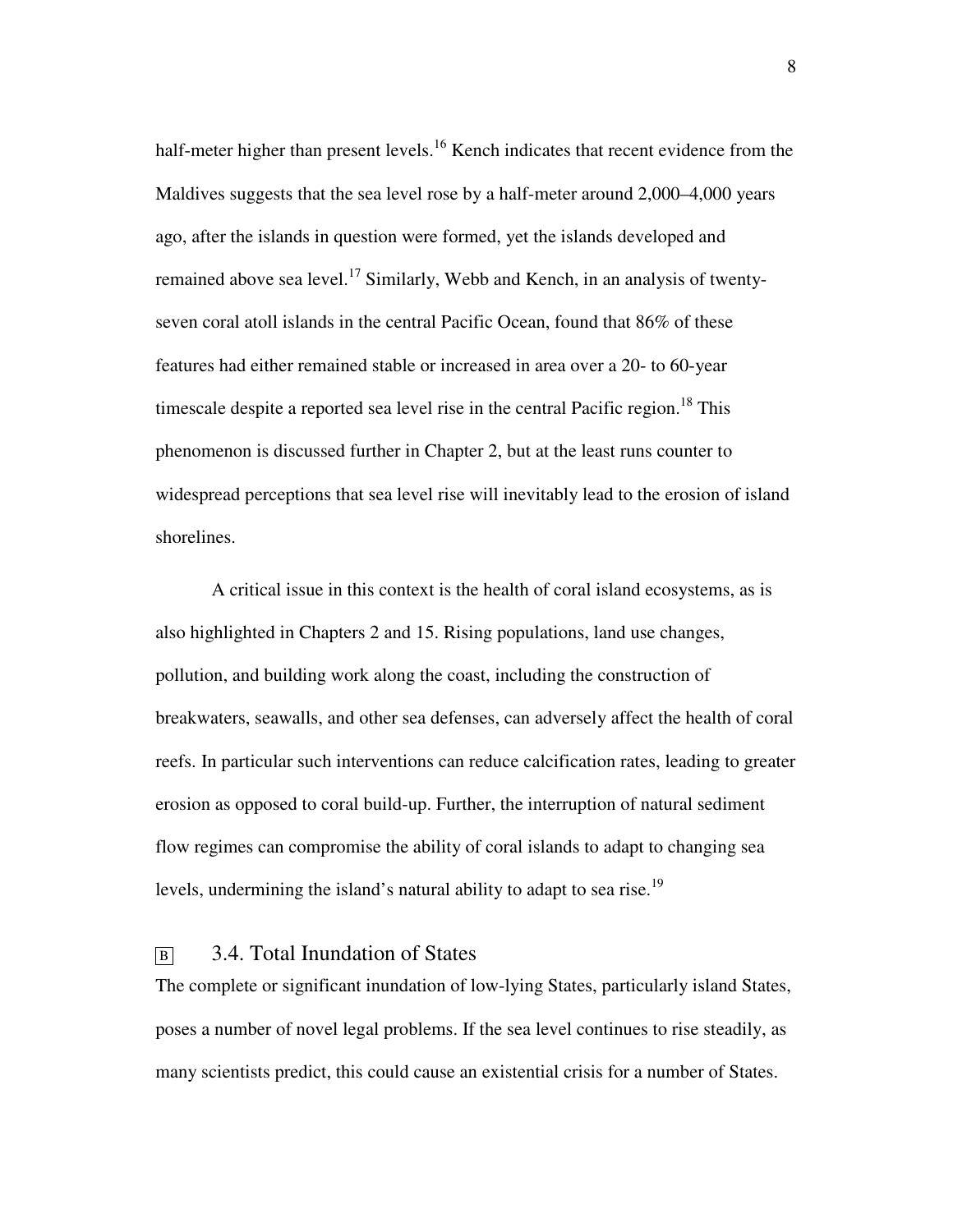Although it does not seem imminent, a number of States have been identified that could be rendered uninhabitable by a one-meter rise in sea level and a subsequent increase in storms, flooding, and the loss of the freshwater lens; that is, the layer of freshwater accumulated from rainfall floating on top of denser saltwater. The question is whether such a State, such as the Maldives, could continue to exist if its land area is completely submerged by the sea or so much of it is under water that it cannot sustain sufficient population to have "an economic life of its own," as required by Article 121(3) of the 1982 LOSC. That said, the lack of specificity in the language of Article 121(3), coupled with the flexible interpretation of these provisions in State practice should be borne in mind.

Such a scenario would raise fundamental questions of continued sovereignty and the ability of such States to continue to function in the international sphere. These issues are discussed by Jenny Grote-Stoutenburg in Chapter 3, and Chapters 8–11 examine the legal status of persons displaced by climate change and the various options for accommodating them in new locations.

It should, however, be borne in mind that the rise in sea level will be a gradual and an episodic process. As long ago as 1989 a Commonwealth Secretariat Expert Group suggested a "variety of ways in which ... it would be possible for many inhabited low lying islands to adapt, albeit with external assistance."<sup>20</sup> Webb and Kench's recent study, mentioned earlier, also suggests that sea level rise may lead to unanticipated outcomes, especially in coral island contexts.<sup>21</sup> Although we should not ignore the problems of complete inundation discussed earlier, planning in the short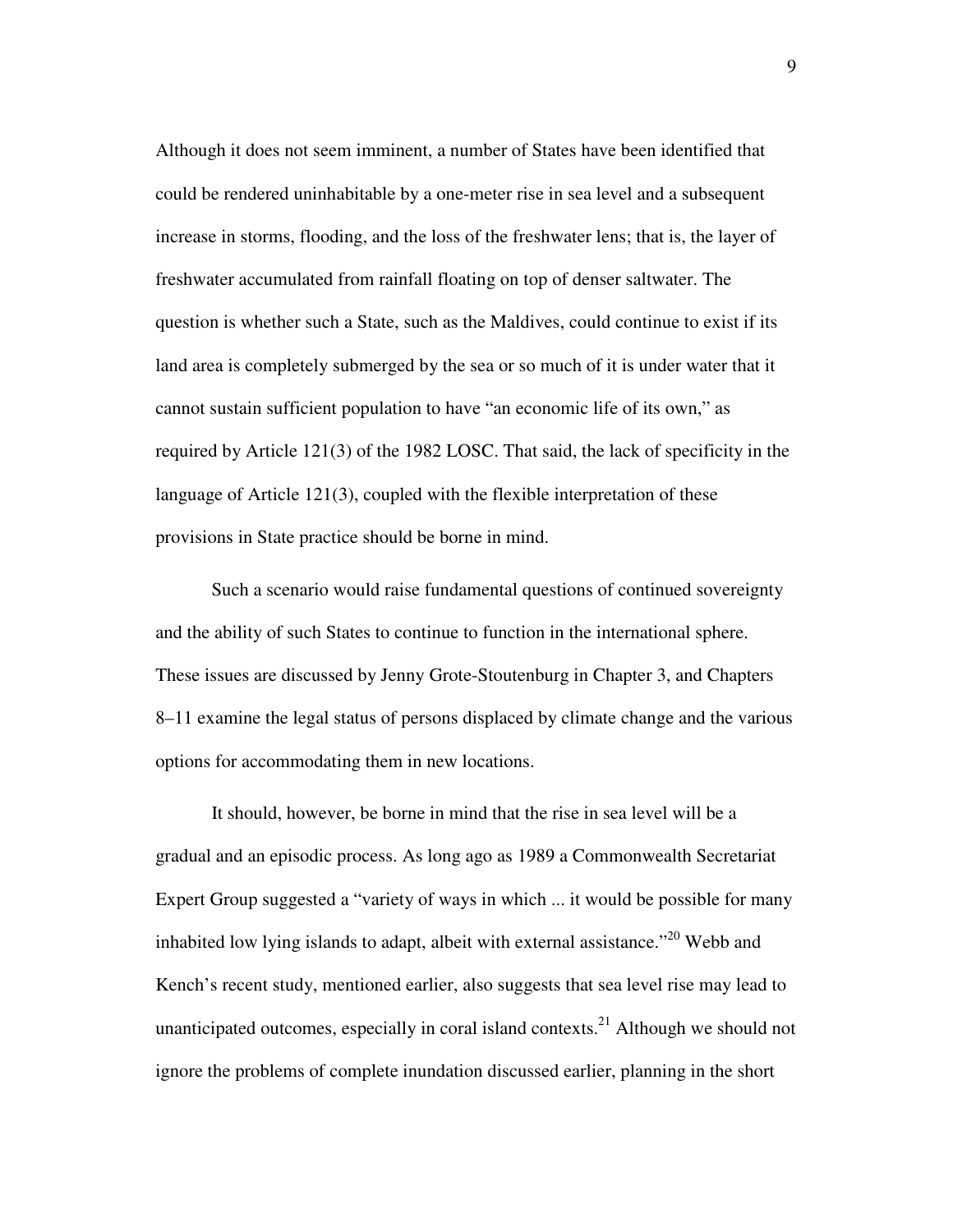and medium term is important to facilitate effective cooperation needed to combat the less dire short-term effects of sea level rise. Customary international law, as Soons suggests, does provide mechanisms to meet many of the novel situations presented by the effects of sea level rise.<sup>22</sup>

## <sup>A</sup>**4. Response Options**

## B<sub>1</sub> 4.1. Planned Retreat and Relocation

The easiest option, in one sense at least, is to do nothing. Rather than attempting to protect the coast and stabilize its present location, one possibility would be to simply manage the impacts of rising sea levels. Such an approach would allow coastlines to find their own "natural equilibrium," thus avoiding the need to construct costly sea defenses.<sup>23</sup> The disadvantages of such an essentially passive response, however, are all too obvious. Such an approach would necessarily lead to the inundation of coastal territory, the displacement of populations, the loss of built-up areas and associated infrastructure, and the sacrifice of important coastal habitats such as wetlands.<sup>24</sup> It is therefore doubtful that such a "do-nothing" policy would prove to be politically acceptable.<sup>25</sup> Nonetheless, such approaches, that recognize increased dynamism in the coastal zone, could provide for coastal development that is responsive rather than resistant to change. In this context a "planned retreat" would include removing/relocating coastal developments after defined "setbacks" are encroached on through coastal erosion. $^{26}$ 

For small Island States, the option of simply allowing the landward encroachment of low water lines is even less attractive than for mainland continental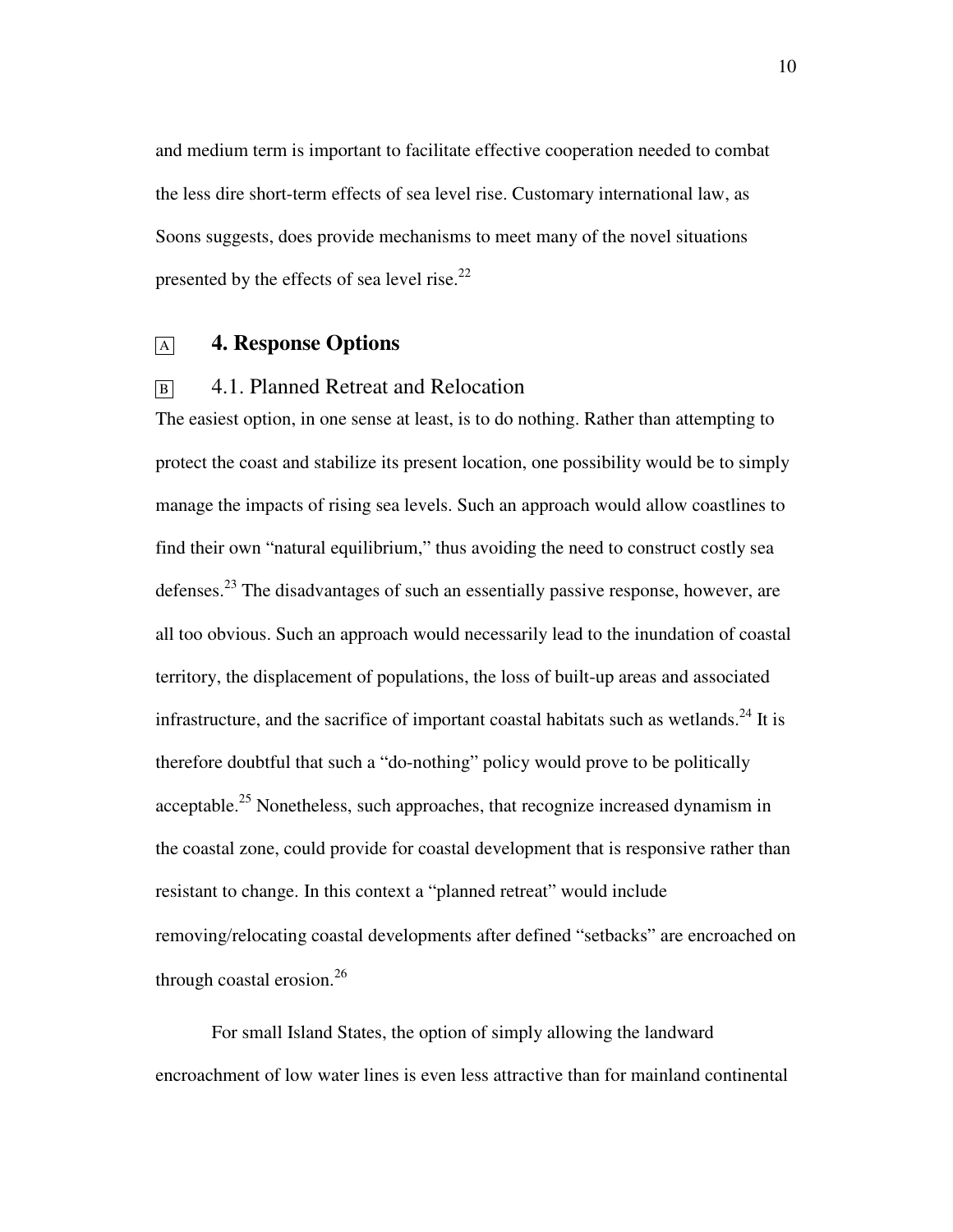States, because several small Island States have severely restricted territorial extents. There is little scope for the coastline to retreat before islands may have to be abandoned in their entirety. Indeed, in some States this process is already occurring. In 2005 a decision was made to relocate the 2,600 inhabitants of the Cateret Islands of Papua New Guinea in response to rising sea levels.<sup>27</sup> Similarly, in 2006, the Indian island of Lohachara, located in the Sundarbans region where the Ganges and Brahmaputra rivers empty into the Bay of Bengal and once the home to 10,000 people, was reportedly evacuated because of the impacts of sea level rise, albeit "as a precaution."<sup>28</sup>

## $\boxed{B}$  4.2. Protecting the Coast

A traditional means of protecting, or at least attempting to protect, a threatened coastline from erosion is implementation of the "bulkhead" policy.<sup>29</sup> Hard engineering options, such as the construction of sea walls, groins, and wave reduction structures – notably revetments, offshore breakwaters, rock armor, and gabions – are intended to stabilize the position of the coast and protect key infrastructure located in the coastal zones.<sup>30</sup> It is generally accepted that coastal States can, by implementing such measures, stabilize portions of their baselines and thereby preserve their associated maritime zone entitlements. <sup>31</sup> While tried and tested, this approach has also repeatedly demonstrated that such construction can result in significant and problematic consequential impacts, including interrupting natural sediments flows and causing unexpected erosion and/or deposition to other parts of the coast.<sup>32</sup> Indeed, the impacts of such hard defenses are not confined to the coastal zone they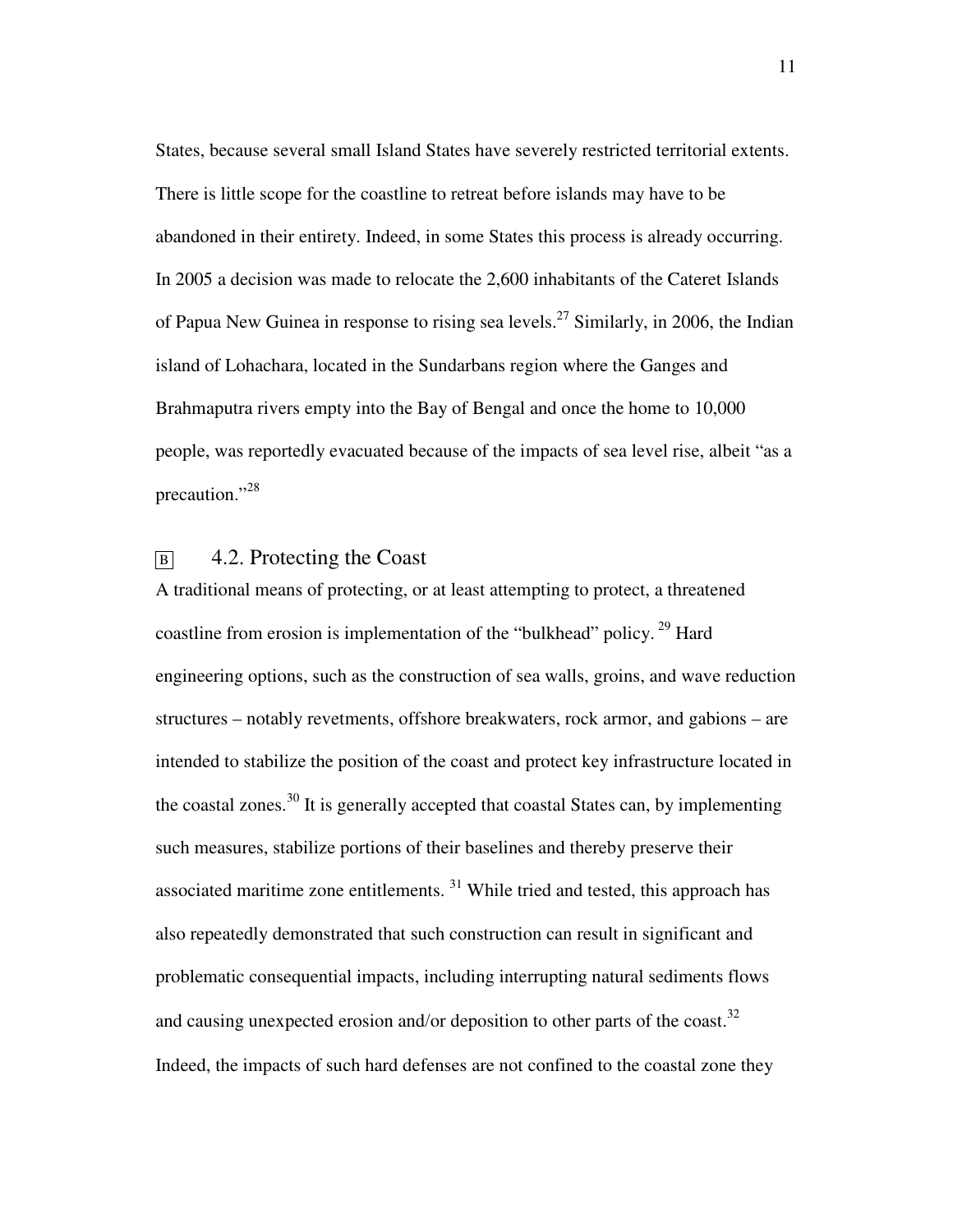were designed to protect. Instead, the interruption of natural erosional processes in one area of a coast can affect adjoining coastal areas, depriving them of their sediment supply. In areas where there is already coastal erosion, the bulkhead policy may lead to an acceleration of the natural erosion rate. In one well-documented case on the east coast of England the erosion rate along 15 km of unprotected coast adjoining a section of seawall increased fourfold over a 50-year period.  $33$  Even in areas of coastal deposition, such as estuaries, coastal wetlands, and sand dunes, the deprivation of sediment caused by a bulkhead policy may reduce or prevent accretion that may, in turn, result in increased flood damage to low-lying coastal hinterlands as sea level rise continues. <sup>34</sup>

These types of impacts are especially problematic in the context of coral islands, which depend on uninterrupted sediment flows to sustain the island-building processes that maintain their integrity: "[t]he physical dynamics of sediment supply and transport are critical factors in the context of management of rocky and sedimentary oceanic islands."<sup>35</sup> Consequently, often such approaches have been criticized as large scale, costly, disruptive, and resulting in "unfortunate and sometimes very serious unintended consequences."<sup>36</sup> Instead, an ecosystem-based and sustainable management approach is especially relevant in the management of coral cays and other islands associated with coral reefs.<sup>37</sup>

Unilateral action by one State may have considerable effects on its neighbors. It can be argued that, by analogy with situations that have arisen along shared or transboundary rivers, action by one national authority in building a bulkhead that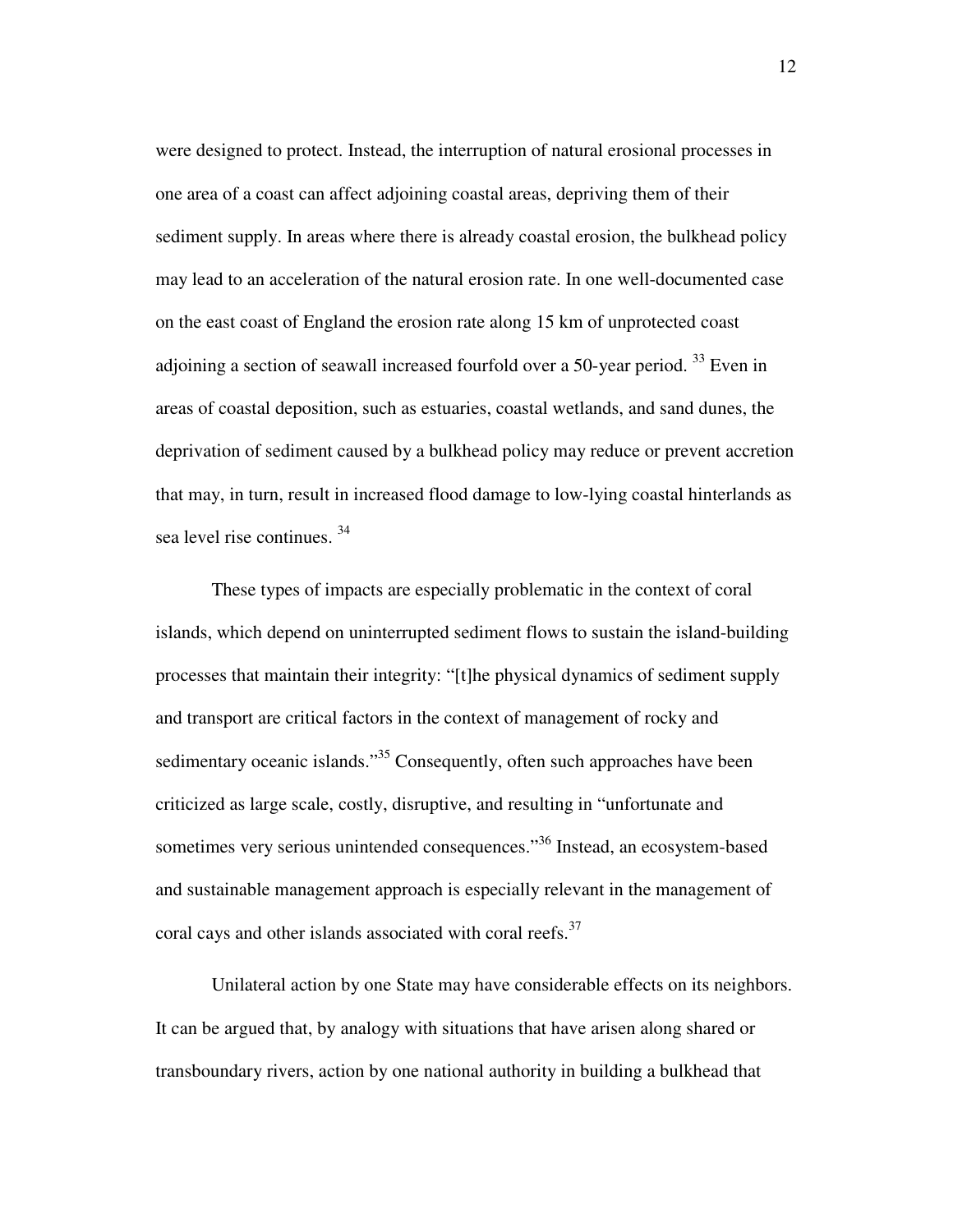deprives another area in another State of sediment could give rise to liability under international law.<sup>38</sup> For instance, sediment transport studies within the North Sea suggest that fine-grained sediment, derived from the cliff erosion on the east coast of England, comprises an important source of suspended material in the North Sea that is vital for the accretion of coastal mudflats and marshes bordering Wadden Sea States.<sup>39</sup> In this instance, a bulkhead policy by one State that seeks to preserve the current coastal morphology may seriously exacerbate the problems faced by its neighbors. In West Africa, Shannon demonstrated that a combination of seawall construction, harbor building, and damming of inland rivers, by depriving the coast of sediment, has led to accelerated erosion in neighboring States.<sup>40</sup>

Boyle points out that the *Trail Smelter Arbitration*<sup>41</sup> and the *Corfu Channel* cases<sup>42</sup> "have long supported the proposition that no State may cause or permit its territory to be used to inflict serious harm on other States."<sup>43</sup> It seems clear, therefore, given the current state of awareness of the global nature of the world ecosystem, that a State does not have the right to behave, even in its own territory, in a way that damages its neighbors. Most international environmental lawyers now agree that the behavior of one State that adversely affects shared areas or even damages its own territory in a manner that affects the global ecosystem will give rise to responsibility by that State to others. Of course, a chain of causation must be proved to establish responsibility, and indirect damage may be virtually impossible to prove.

Faced with increasing criticism of hard engineering structures on the coast, engineers and coastal managers have examined alternatives that use the natural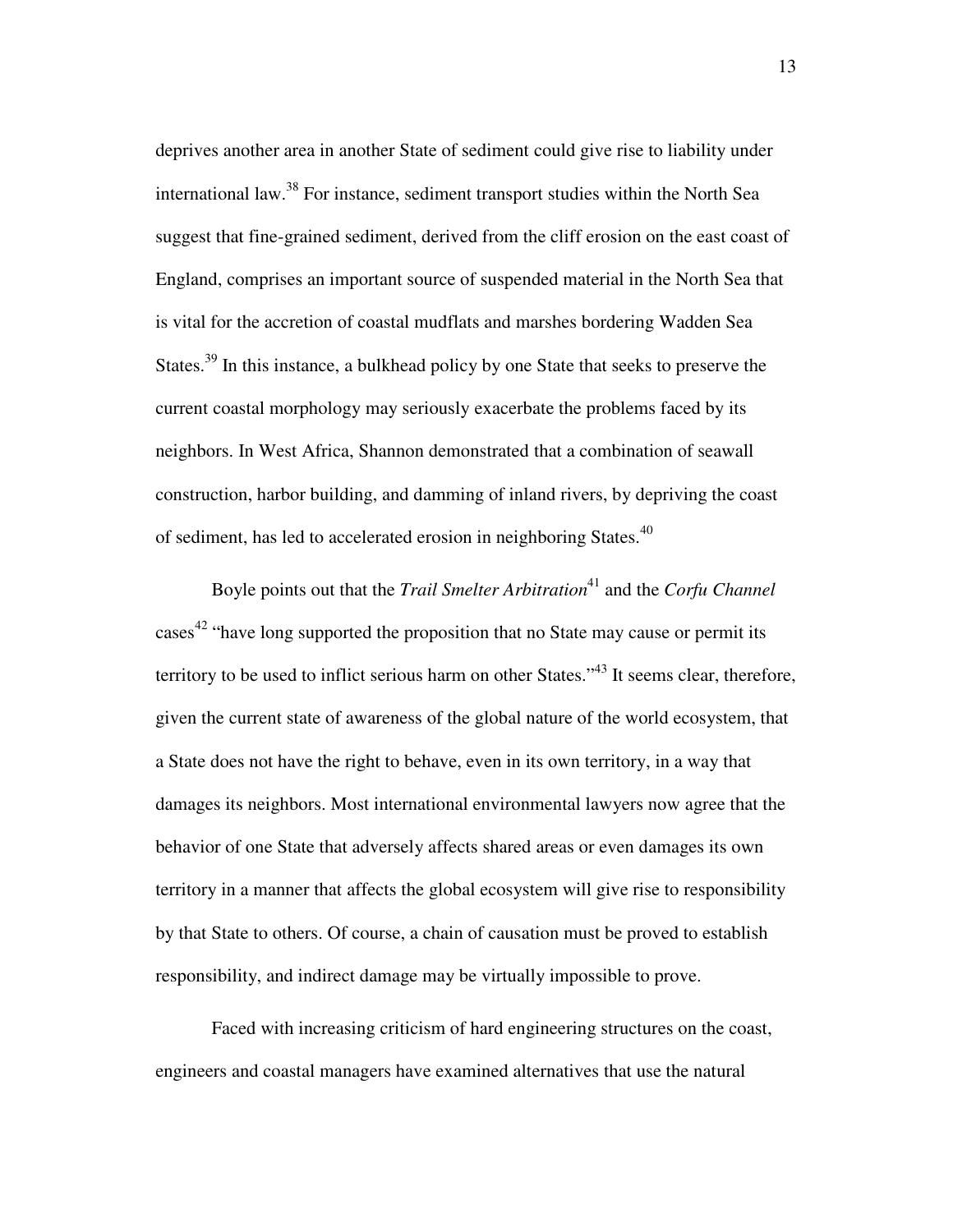coastline to absorb wave energy and prevent erosion. For example, in 1992 a UK government report stated,

EXT Increasing realization of the effectiveness [of natural coastal systems] has led engineers to question the value of traditional coastal defences or protective structures. Instead they are examining solutions to coastal problems which seek to control or emulate natural systems rather than to replace them. This has become known as soft engineering – the solution of coastal management problems through environmentally sensitive schemes which involve substantial or total utilization of natural systems as an integral part of the solution. These are more consistent with ecological principles and other conservation interests as well as having greater social acceptability.<sup>44</sup>

Nevertheless, despite the known and notable drawbacks of the bulkhead policy, this hard engineering approach may remain appropriate to protect especially valuable parts of the coast. Such high-value locations may include key coastal locations such as cities (salient, though not necessarily ideal examples include the system of levees at New Orleans and the seawall surrounding Male in the Maldives).<sup>45</sup>

It is also conceivable that States may seek to preserve critical basepoints in this way; Japan's efforts to preserve its southernmost territory, Okinotorishima perhaps represents the most extreme example in this context. Okinotorishima (also known as Douglas Reef) comprises two groups of very small rocks resting on top of a relatively broad coral reef platform. These features are only marginally above the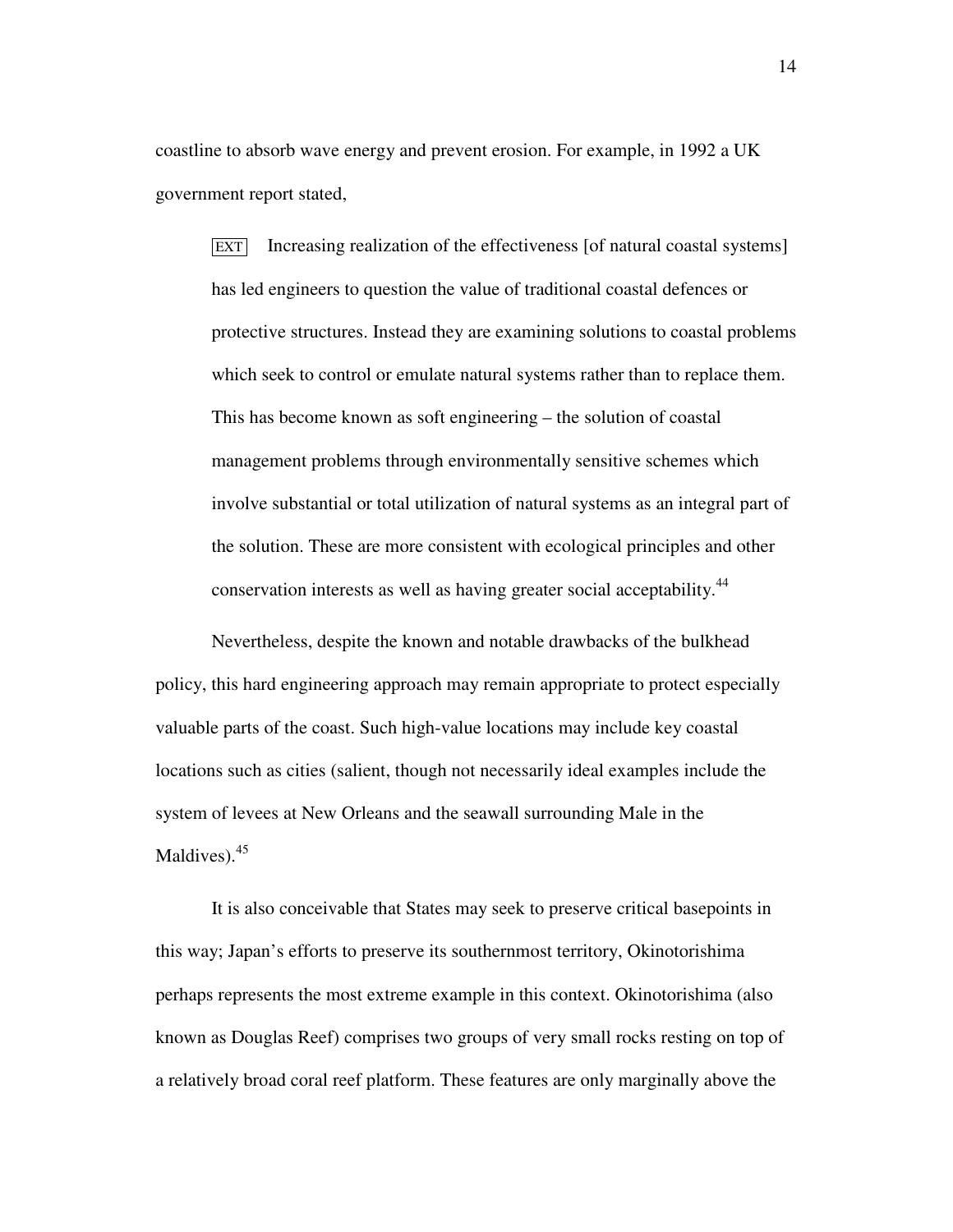high-water mark and are vulnerable to erosion.<sup>46</sup> Japan takes the view that these features are islands capable of generating EEZ and continental shelf rights. To protect the above-water rocks making up Okinotorishima, in the late 1980s Japan constructed sea defenses, vertically higher than the islets themselves, which form a 360-degree ring around each of the threatened features. It should be noted that Japan's extensive maritime claims from Okinotorishima have been protested by other States. In particular, both China and the Republic of Korea have expressed the view that these features are no more than "rocks" within the meaning of LOSC Article  $121(3).^{47}$ 

This type of approach, however, is clearly not suited to all coastlines. For example, it has been suggested that the cost of Japan's sea defenses around Okinotorishima exceeded US\$200 million.<sup>48</sup> Moreover, Lewis has pointed out the problems of building traditional sea defenses for Fanafuti, the main island of Tuvalu on which 2,700 of the country's total population of 8,500 live:

EXT The land form of Fanafuti is so narrow and attenuated that in order to protect its 2.5 square kilometers, 54 kilometers of sea defences would have to be constructed. Moreover, so narrow is the land form for much of its length that sea defences on one side would be protecting the back of sea defences on the other with nothing in between.<sup>49</sup>

In addition, the land behind the defense would have to be raised to prevent flooding from within resulting from the porous character of the coral rock which these features predominantly comprise. The situation is similar in many other coral islands.<sup>50</sup>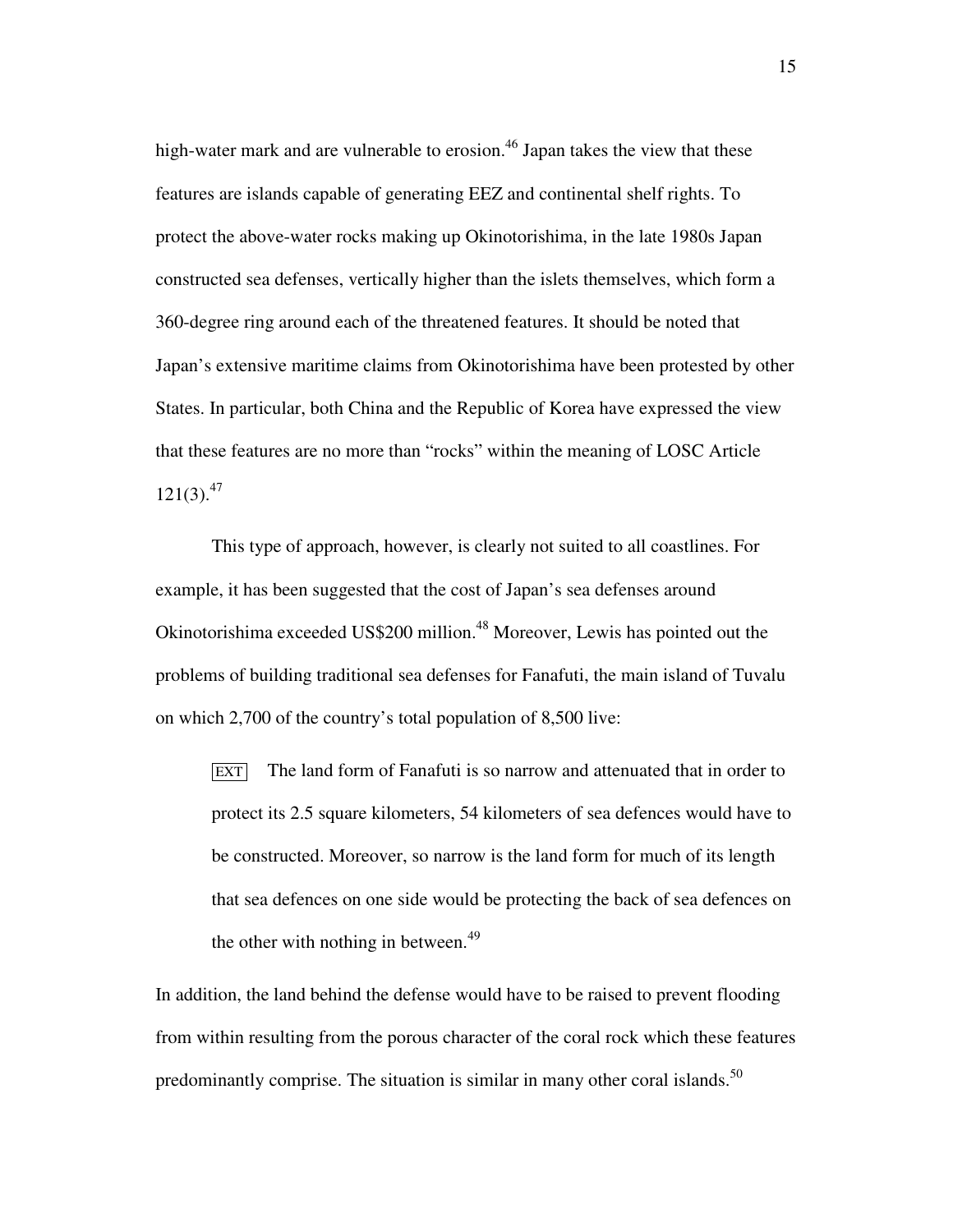An analogous approach, and one long practiced by low-lying coastal States such as the Netherlands, has been to undertake reclamation projects as a means to build up or extend coasts. A related response by threatened island States could be the construction of artificial or even floating islands. Indeed, the Maldives is actively pursuing precisely this type of strategy. Its objective is reportedly to construct multiple large artificial islands, elevated to approximately 3 m above sea level and reinforced with concrete, to provide safe refuges for the country's population.<sup>51</sup> Although it is acknowledged that, in accordance with the terms of Article 60(8) of the LOSC, artificial islands, together with artificial installations and structures "do not possess the status of islands," "have no territorial sea of their own," and are excluded from affecting maritime boundary delimitation, there appears to be nothing to prevent the extension and, arguably, preservation of a naturally formed feature through reclamation works.

## B<sub>B</sub> 4.3. Using Basepoints

At the core of the legal questions relating to potential impacts of sea level rise on national claims to maritime jurisdiction is Article 5 of the LOSC. This article, which is generally taken to represent customary international law, provides that "the normal base line for measuring the breadth of the territorial sea is the low water line along the coast as marked on large scale charts officially recognized by the coastal State."<sup>52</sup> Such normal baselines represent the predominant type of baselines worldwide. As discussed earlier and in Chapter 5, it has long been recognized that parts of the coast can be dynamic and can change location and configuration in relatively short periods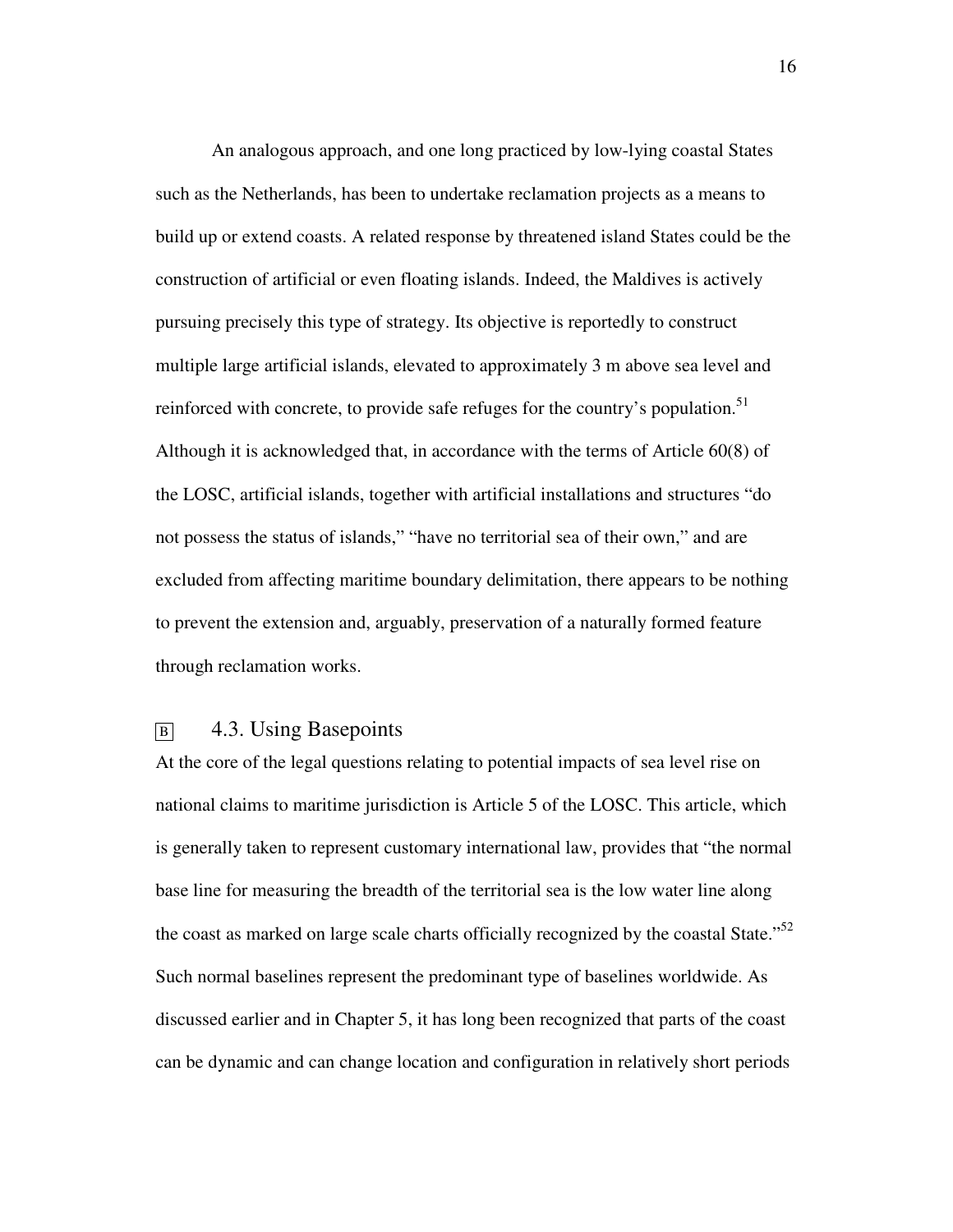of time. Consequently, as normal baselines change or "ambulate," so too will the maritime jurisdictional limits measured from them.<sup>53</sup> Although the 1982 Convention does not touch on this issue, it is possible to reach such a view through a "negative implication" of the LOSC (laid out in depth by Rayfuse in Chapter 7). This represents a critical concern in the context of sea level rise.

As Rayfuse further describes, Article 7 of the LOSC permits a coastal State to use straight baselines "in localities where the coastline is deeply indented and cut into, or if there is a fringe of islands along the coast in the immediate vicinity."<sup>54</sup> States that use this system, derived from the judgment of the International Court of Justice in the *Anglo-Norwegian Fisheries* case,<sup>55</sup> must comply with other technical conditions<sup>56</sup>: for example, straight baselines may only be drawn from "appropriate" points" – islands and other features that are above water at high tide – and low-tide elevations may only be used as basepoints if "lighthouses or similar installations which are permanently above sea level have been built on them."

However, such straight-line baselines are also potentially threatened by sea level rise, because the basepoints, which "anchor" or tie the defined baselines, may also be inundated and may therefore lose their legal effect.<sup>57</sup> In such a case, if a lowwater line may be maintained by extensive and, of course, expensive artificial construction, then using similar artificial means to bolster basepoints may also be a legitimate way by which a country can maintain straight baseline points. The artificial maintenance of islets, rocks, and other similar features may prevent them from becoming low-tide elevations. In addition, new artificial installations may be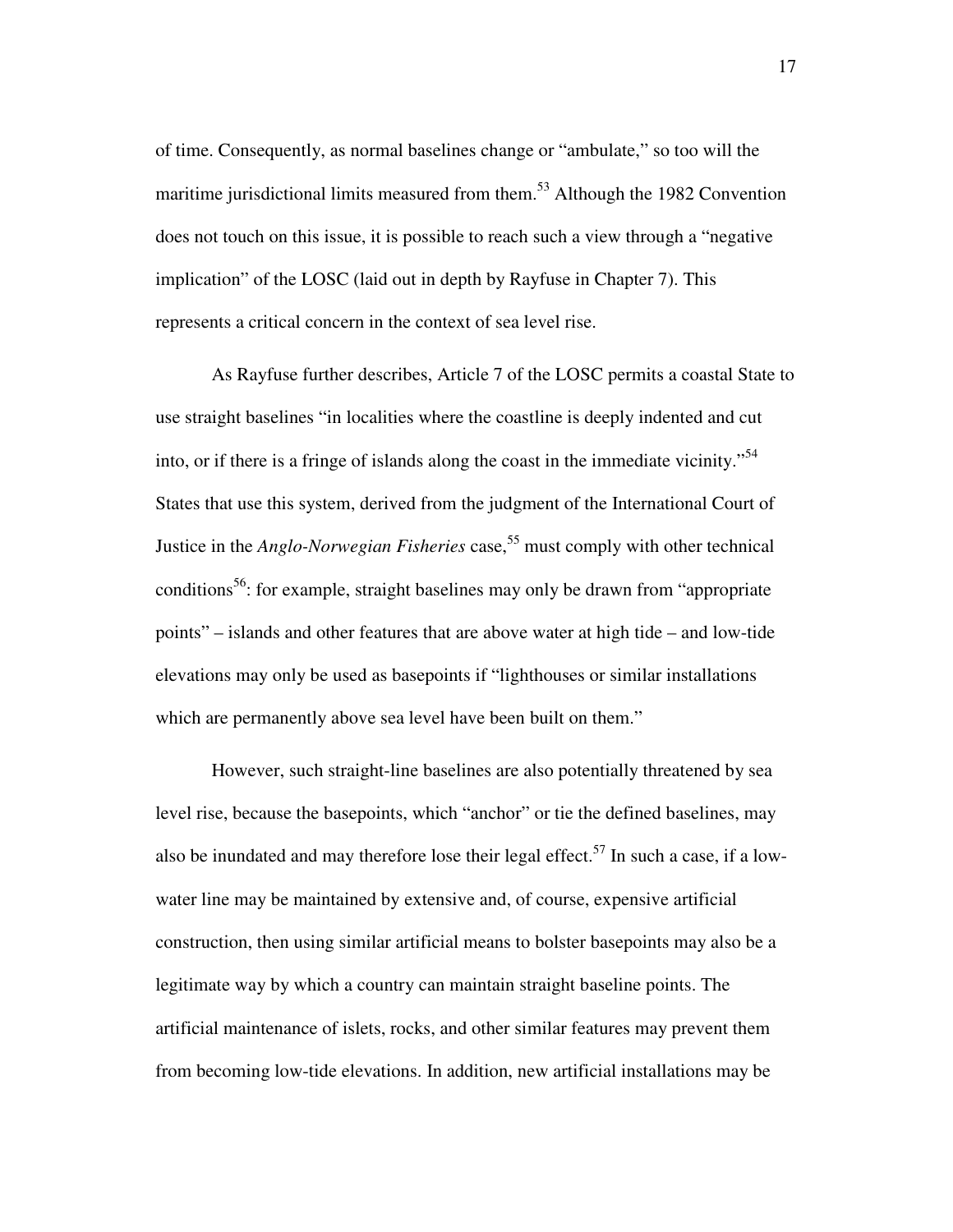built on low-tide elevations to bring them within the terms of Article 7(4). Indeed, coastal States are likely to use the proviso of Article 7 – that the drawing of baselines to and from low-tide elevations is permissible if it "has received general international recognition" – to argue that if features listed on charts subsequently submerge, they can maintain legal status because they have already received the required recognition.<sup>58</sup>

In circumstances specified by Article 7 of the LOSC, coastal States are allowed to use straight baselines joining headlands, islands, rocks, and other features. The disappearance of key geographical features that are used as basepoints, and on which the limits of such claims depend, as a result of sea level rise could have significant impacts on the States. As noted earlier, this threat to the extent of national maritime jurisdictional claims is especially significant for coastal States, such as Bangladesh, that have large stretches of low-lying coasts. Indeed, where a broad coastline regresses rapidly, as in the case of areas of Bangladesh where erosion rates are up to 140 meters a year,  $59$  the cumulative effect can be quite substantial. In fact, it was in recognition of Bangladesh's situation that Article 7(2) of the LOSC was drafted. It permits, in restricted circumstances, straight baselines to be maintained notwithstanding the movement of the actual coast:

 EXT Where because of the presence of a delta and other natural conditions the coastline is highly unstable, the appropriate points (i.e. for straight baselines) may be selected along the furthest seaward extent of the low-water line and, notwithstanding the subsequent regression [*sic*] of the low-water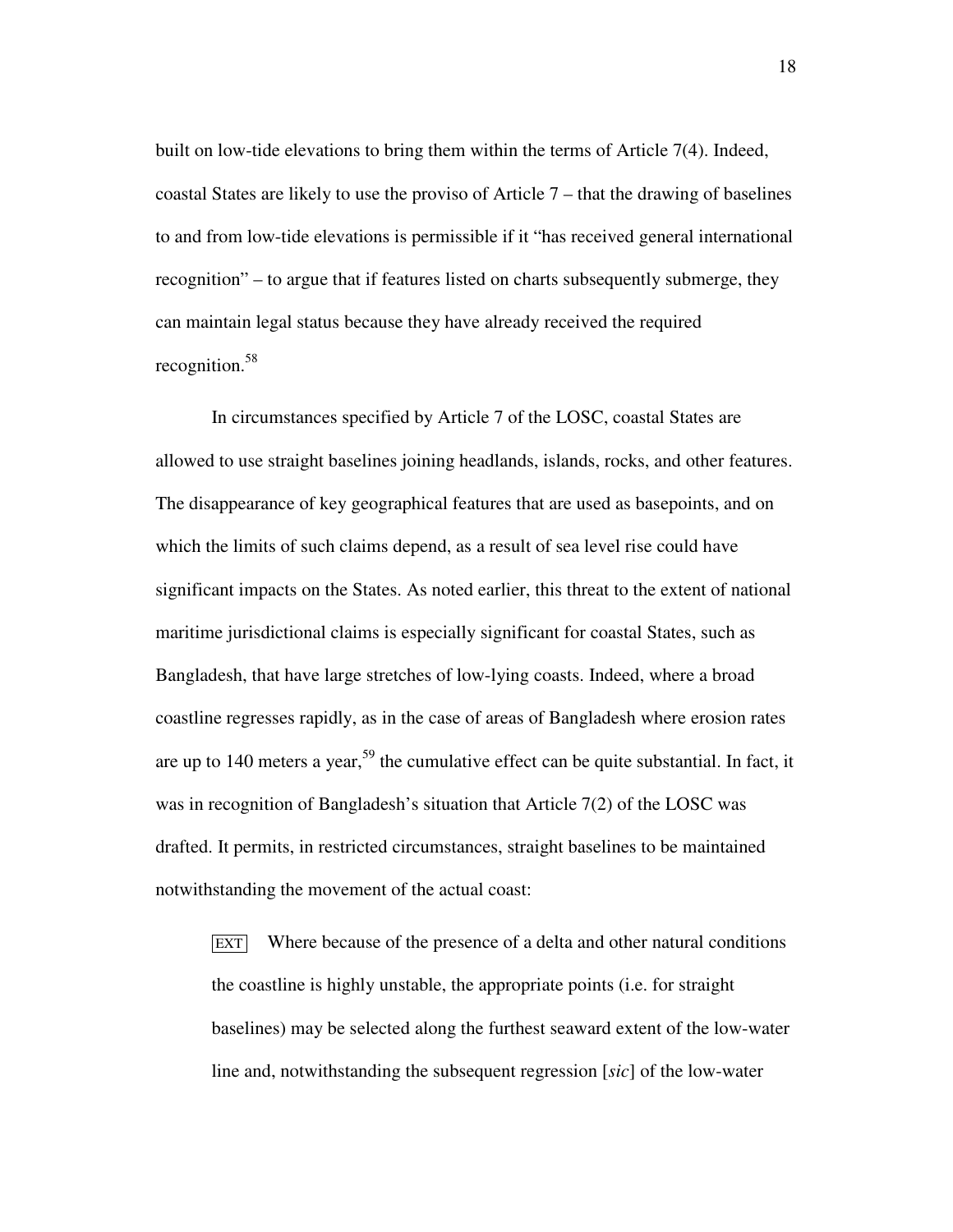line, the straight baseline shall remain effective until changed by the coastal State in accordance with this Convention.

Although this provision was drafted for specific circumstances, it has long been recognized that it could be used in response to sea level rise. Most notably, more than twenty years ago some already argued that there was a risk that in the context of sea level rise this limited exception would be used more widely than was contemplated by, or many might regard as legitimate under, the LOSC regime.<sup>60</sup> The reality of changing baselines in the twenty-first century may, however, prompt attempts to use a much broader application of these provisions.

## $\overline{B}$  4.4. Islands

Analogous issues arise in respect of the use of islands as basepoints for the generation of maritime claims. Under Article 121(1), an "island" is "a naturally formed area of land surrounded by water" and is entitled to claim the full suite of maritime zones. $61$  This claim is, however, subject to the important qualification in Article 121(3) that "[r]ocks which cannot sustain human habitation or economic life of their own shall have no exclusive economic zone or continental shelf."<sup>62</sup> Although considerable controversy surrounds Article  $121(3)$ ,  $^{63}$  there is at least prima-facie evidence that it has been recognized as customary international law.<sup>64</sup> Whatever the merits of that debate, sea level rise might well cause low-lying islands to disappear entirely or to lose so much of their area or their freshwater lens as to become uninhabitable and thus be transformed into "rocks," thereby causing them to lose their entitlement to previously established maritime zones.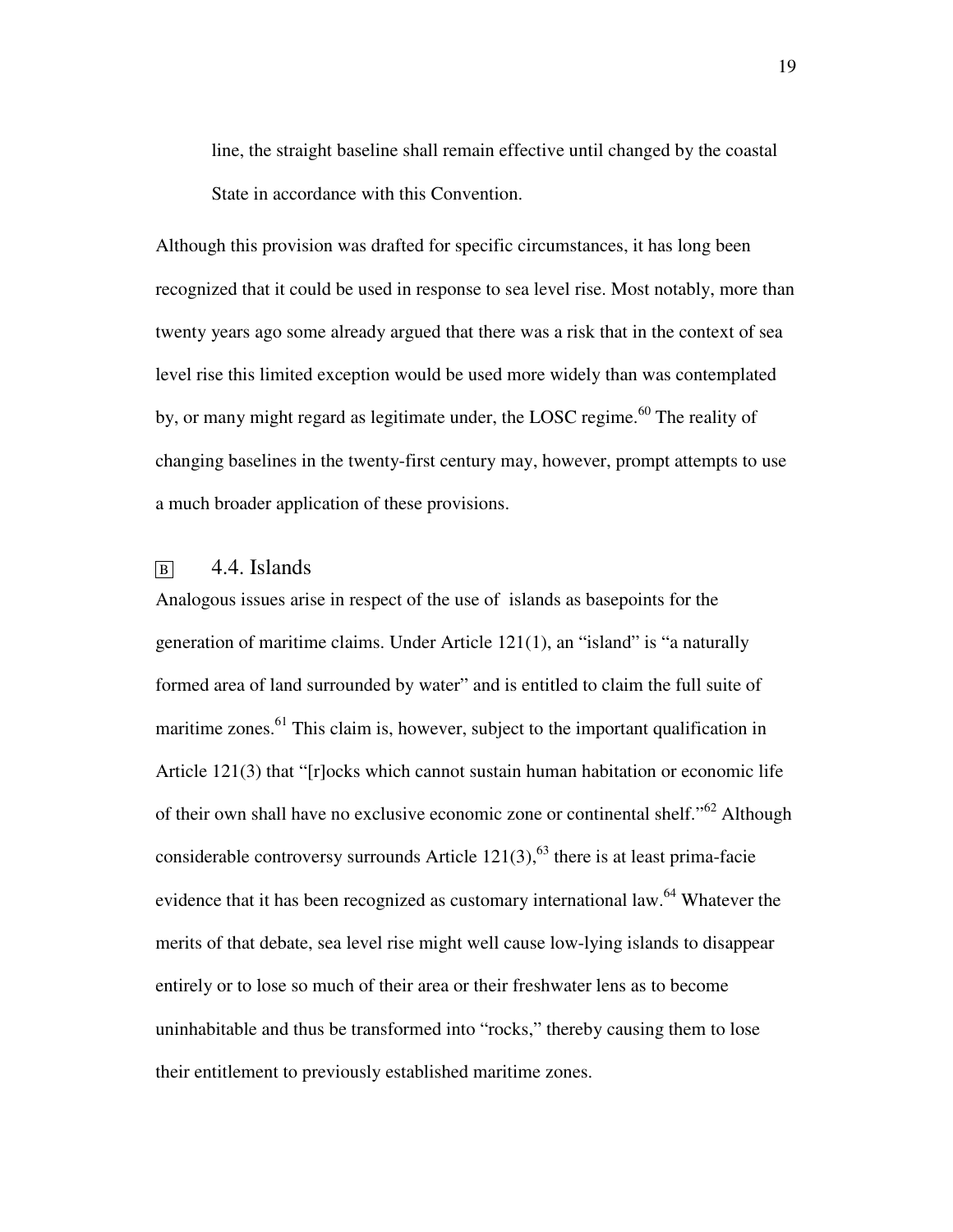Soons' pioneering paper of 1990 explored several options open to a coastal State and islands facing such a situation.<sup>65</sup> The weight of doctrinal opinion suggests that the artificial enhancement of an existing rock, so as to make it habitable or capable of sustaining an economic life of its own, does not transform it into an island capable of generating EEZ and continental shelf rights. However, the artificial maintenance of an island to prevent it from becoming a "rock" for the purposes of Article 121(3) might, Soons thinks, be permissible.<sup>66</sup> Certainly, the downgrading of a feature's classification from a small island, or "islet" under the terms of Article 121(1), to a "rock" under Article 121(3) would pose considerable difficulties in determining the status of the maritime zones that it had previously generated, particularly because these maritime zones may have been recognized by other States as being under the sovereignty or jurisdiction of the State to which it belongs. This situation is exacerbated when the maritime claims of States in possession (or, indeed, entirely composed) of low-elevation islands are also under threat from sea level rise; – especially where small, remote, and low-lying islands give rise to significant maritime jurisdictional entitlements. In such cases, Soons suggests that we may see the emergence of a new rule of customary international law that "[c]oastal States are entitled, in the case of landward shifting of the baseline as a result of sea level rise, to maintain the outer limits of the territorial sea and of the EEZ where they were located at a certain moment in accordance with the general rules in force at that time."<sup>67</sup>

Moreover, baseline changes could have a bearing on the delimitation of maritime boundaries that are not yet settled. It has long been accepted that, once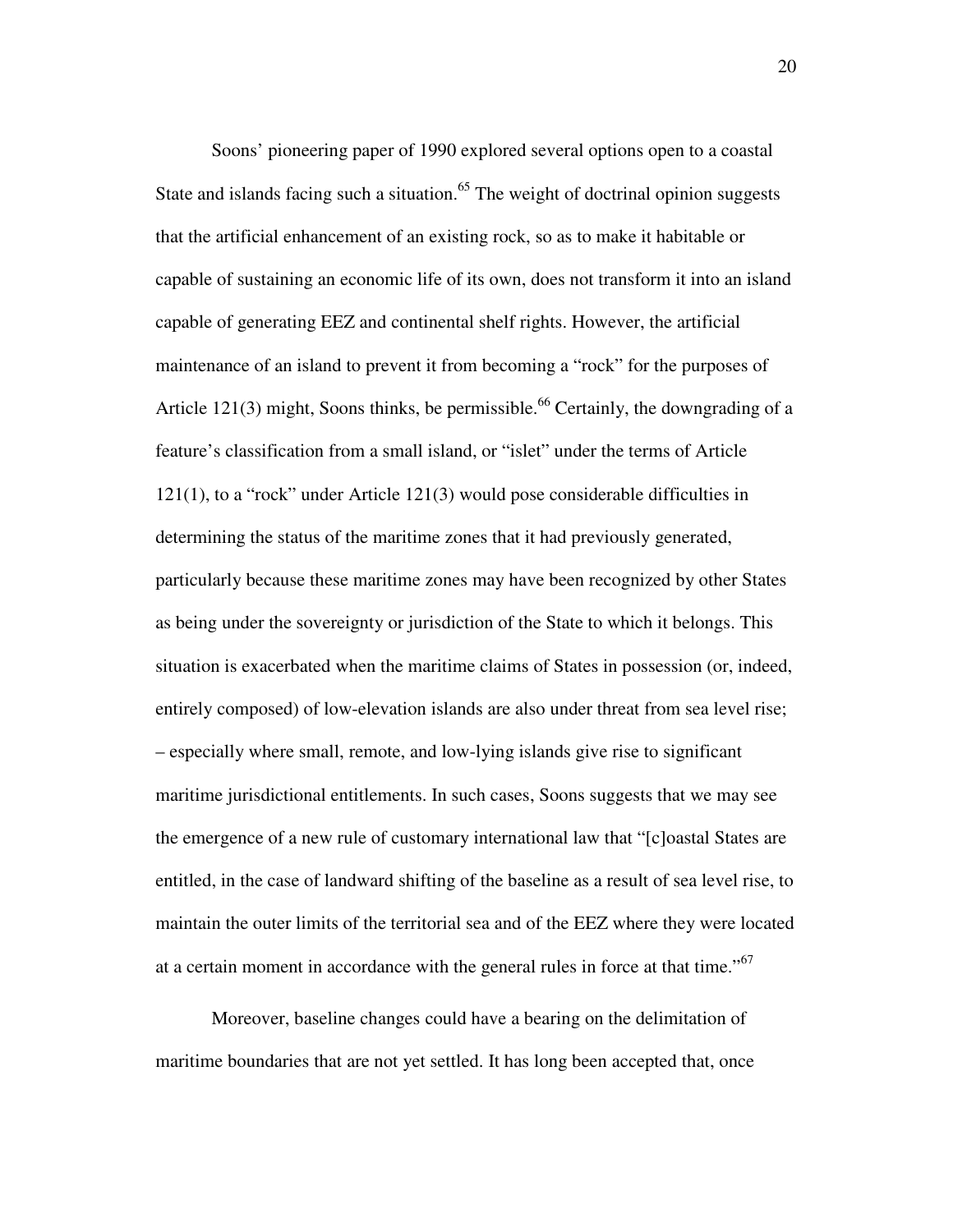international maritime boundaries are established by treaty, they do not change except through agreement among the parties concerned. Once fixed, therefore, maritime boundaries generally do not shift position if, for example, a basepoint contributing to the construction of the boundary line in question disappears. This is because boundary treaties have a privileged status in the international law of treaties and are not subject to change even in the case of "subsequent fundamental change of circumstances,"<sup>68</sup> such as the disappearance of an important basepoint.<sup>69</sup>

# <sup>B</sup>4.5. Fixing/Declaring Baselines and/or Maritime Limits An alternative to physical intervention is for coastal States to try to preserve their baselines and maritime rights through legal means. This strategy would not resolve the issue of inundation of vulnerable low-lying areas. The legal options, however, might well preserve the State's rights over the valuable marine resources that could offer economic support to populations displaced as a result of sea level rise.

Among these options (laid out in detail in Chapter 7), the most promising methods under existing law would be to unilaterally fix maritime jurisdictional claims, decoupling them from ambulatory normal baselines. The justification here comes from Article 5 of the LOSC, which provides that "the normal baseline for measuring the breadth of the territorial sea is the low water line along the coast as marked on large scale charts officially recognized by the coastal state. $170$  This language suggests that the key requirement is that the chart be *recognized* by the coastal States. Consequently, if States do not update their charts to reflect the loss of land territory or basepoints, then the LOSC suggests that the coastal State can be the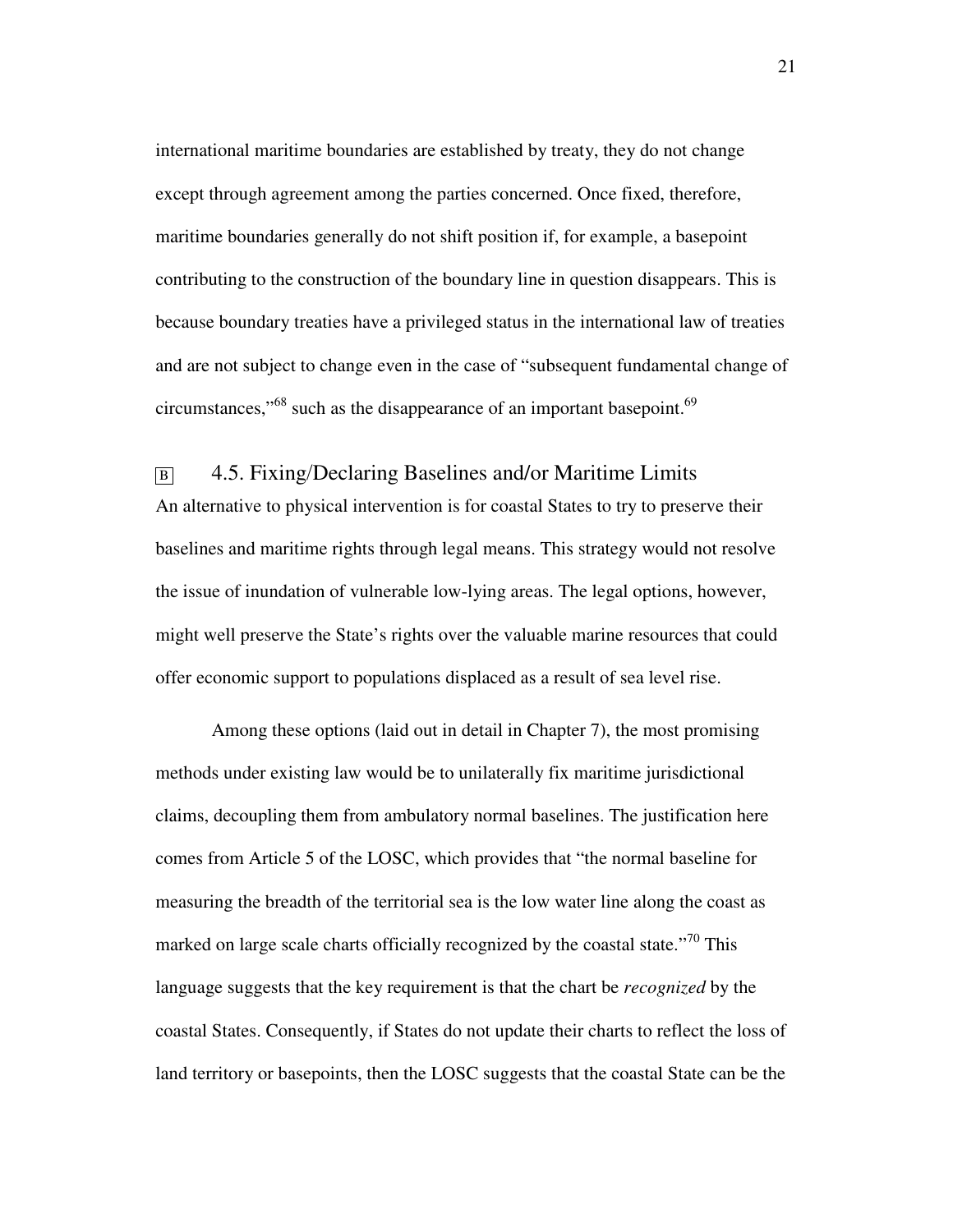arbiter of its own baselines. Although this could benefit the coastal State, a policy of not updating charts would pose potential dangers to seafarers as official charts become more and more inaccurate over time. A dual charts system of official charts for maritime jurisdictional purposes and navigational charts, however, could resolve this problem.

The more ambitious option would be to negotiate a formal treaty. There is no clear model for creating such a treaty, although options exist, some of which are laid out in Chapter 7, The UN Framework Convention on Climate Change (UNFCCC) is one option. It has provisions for creating new protocols, but has become almost moribund over the last five years, and the 194 parties are currently struggling to negotiate a regime that will come into effect after the Kyoto Protocol commitment period expires in 2012. In 1994, Freestone argued for a sea level rise protocol to be part of the UNFCCC, but such a protocol is unlikely to be a high priority in the current round of negotiations.<sup>71</sup> Another option, although similarly unlikely, is to amend the 1982 Law of the Sea Convention. In a detailed study, Freestone and Oude Elferink have explored the reasons why States have avoided the complex amendment procedures of the LOSC for both pragmatic and political reasons.<sup>72</sup> There is also growing momentum, discussed in Chapter 9, for a treaty or other agreement to deal with climate-displaced persons in a way that could also create a solution to some aspects of the maritime zone dilemma.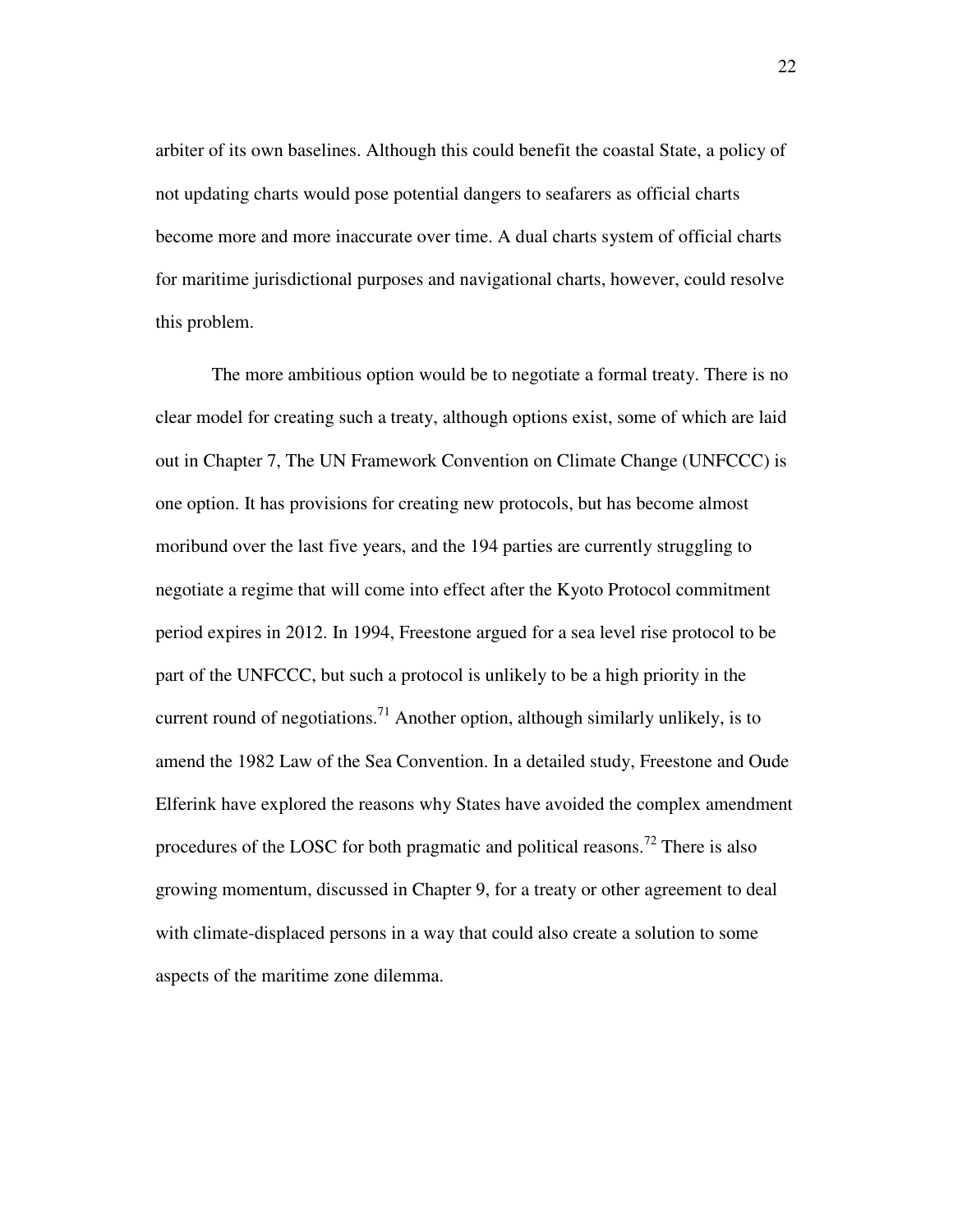## **<sup>A</sup>5. Conclusions**

Sea level rise, as demonstrated in Chapter 2, appears destined to continue and may accelerate, even if the emissions of greenhouse gases are brought under control and their levels ultimately decline. As the global climate system works to bring itself into equilibrium, historical records of times when the global atmosphere had similar levels of greenhouse gases (albeit not from anthropogenic causes) suggest substantially higher sea levels in the decades to come.

The implications of higher sea levels for the territorial integrity of some States are substantial. These implications involve both the inward-looking landward intrusions of water on low-lying areas and also the outward-looking impacts on maritime zones. These threats were well identified by scholars, cited earlier, writing more than two decades ago when the phenomenon of sea level rise was first mooted. The passing of the years has clarified both the reality of this threat and the severity of the long-term trends. It is important, however, to appreciate that, whatever the inevitable very long-term impacts may be in the coming centuries, in the next several decades it will most likely be a gradual and an episodic process. It is also highly likely to be variable both in scale and place – for already it is clear that globally it is not a uniform process – and that both spatial and temporal variability will add considerably to the uncertainties. Although sea level rise clearly has the potential to be cataclysmic, in its early impacts there is some hope that it may be more manageable in certain locations. For example, Webb and Kench's recent study showed that 86% of Pacific Islands studied are stable or have increased in size over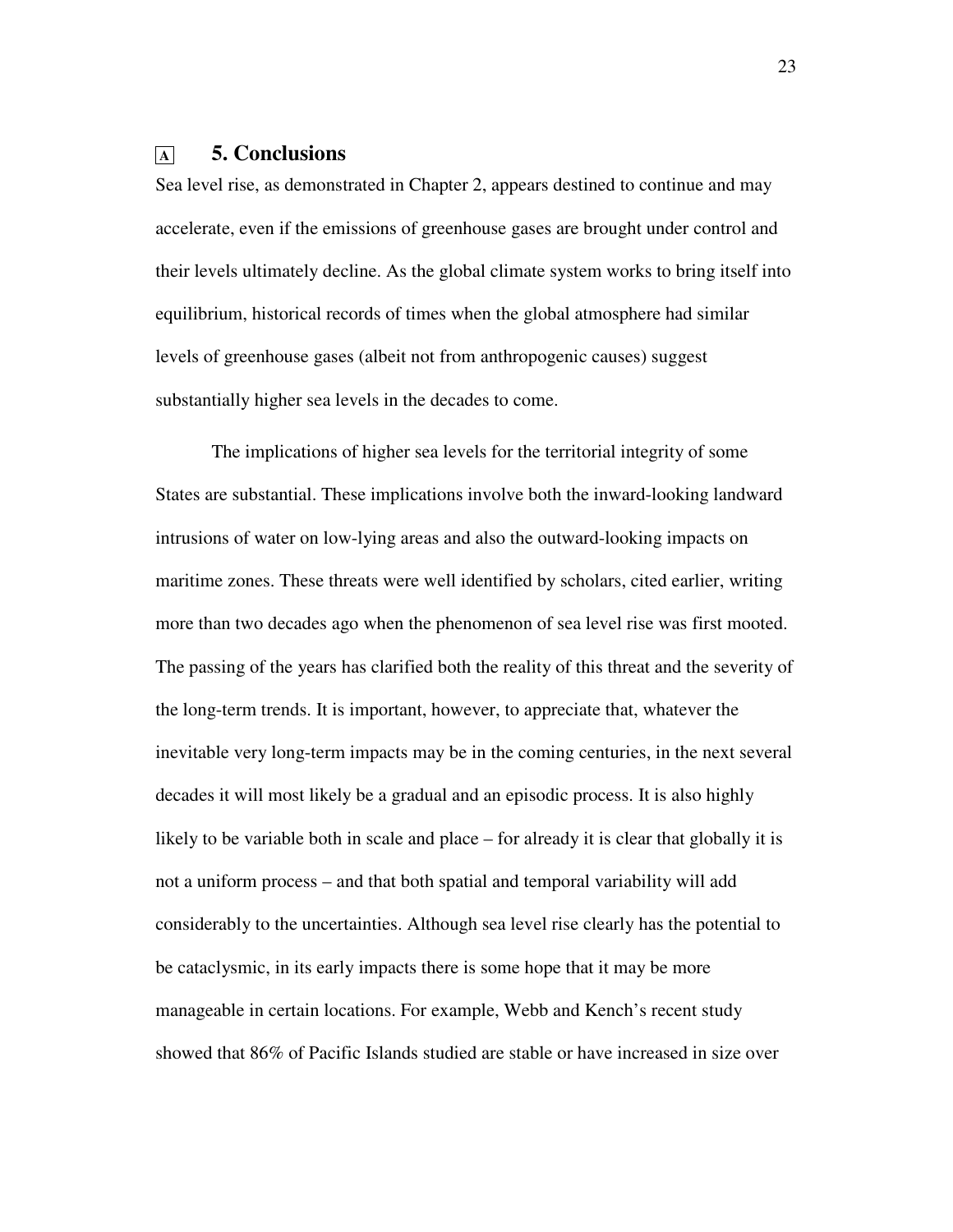the last few decades despite the higher than average reported sea level rise in the central Pacific region. Natural movements of material such as sand and silt that can maintain these processes are, however, impeded by the presence of human structures, and they may not be able to keep up with accelerating sea level rise and with the loss of coral reefs from ocean acidification. Hoping that natural accretion alone will protect the islands and not exploring alternative responses would therefore seem to be foolhardy.

The main response options were also outlined years ago. These include construction of physical defenses and the application of legal options. Some of the options discussed then are repeated here. Physical defenses remain popular and may become more so, yet they are also problematic, not only in terms of cost but also because of their uncertain impacts; more sophisticated engineering solutions are emerging that may possibly mitigate some of the negative externalities of these projects.

From a legal point of view, many have pointed out the problems that sea level rise poses to the complicated maritime zone regime developed by the 1982 Law of the Sea Convention. Because the maritime zones are measured from coastal baselines and basepoints declared or recognized by the coastal State, changes in coastline configuration and land inundation could have serious effects on these zones. Some maritime boundaries, such as those agreed by treaty, are fixed, whereas others may not be. However, it does seem certain that, in the short to medium term at least, States will be reluctant to reduce or abandon any of their maritime claims. Does law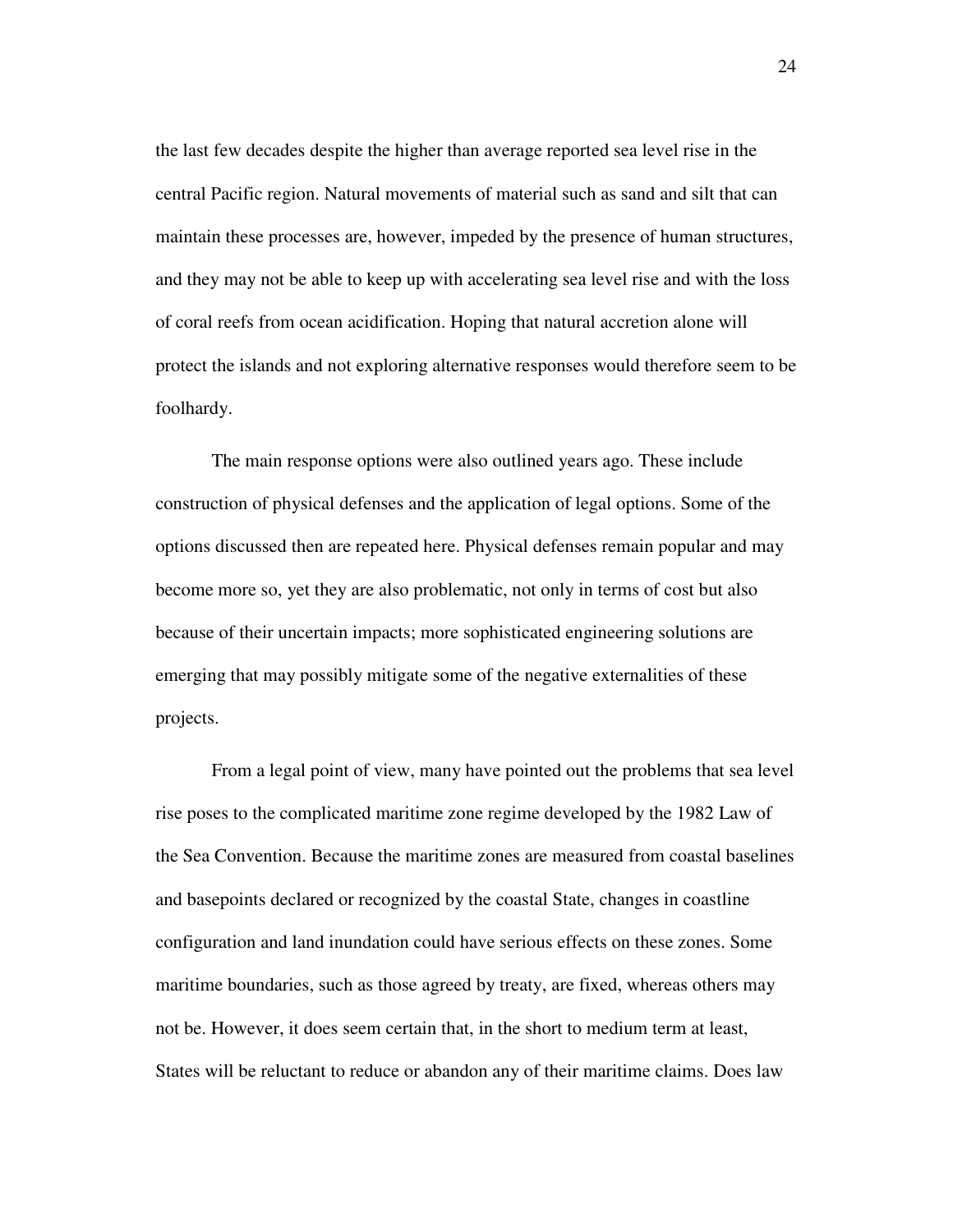therefore stand as an obstacle to reaching an accommodation with sea level rise? We think not: the international legal system has a lot more flexibility than it is often credited with. Although formal amendments to the LOSC are highly unlikely, because of the complexity of the procedures that are involved, as Soons pointed out in 1990, international customary law inevitably evolves, and so a solution or a series of solutions seem possible.

The precipitous effects of sea level rise will force States to begin to use some of the opportunities that legal commentators have already highlighted to retain their existing maritime zones or at least to try to minimize their losses. As others have indicated, if the issue becomes pressing, the political organs of the United Nations are likely to become involved. All in all, we remain positive that the gradual and evolutionary nature of sea level rise will facilitate an orderly evolution of the legal regime.

#### **Footnotes**

- 1 *See Climate Change 2007: Working Group I: The Physical Science Basis*, Intergovernmental Panel on Climate Change (IPCC), *available at* http://www.ipcc.ch/publications\_and\_data/ar4/wg1/en/ch5s5-es.html.
- 2 David Freestone, *International Law and Sea Level Rise*, *in* INTERNATIONAL LAW AND GLOBAL CLIMATE CHANGE, 109, 119–22 (Robin R. Churchill & David Freestone eds., London/Dordrecht: Graham and Trotman/Martinus Nijhoff, 1991); David Freestone & John Pethick, *Sea Level Rise and Maritime Boundaries: international implications of impacts and responses*, in INTERNATIONAL BOUNDARIES; FRESH PERSPECTIVES, Vol. 5, 73–90 (Gerald Blake ed., Routledge, 1994).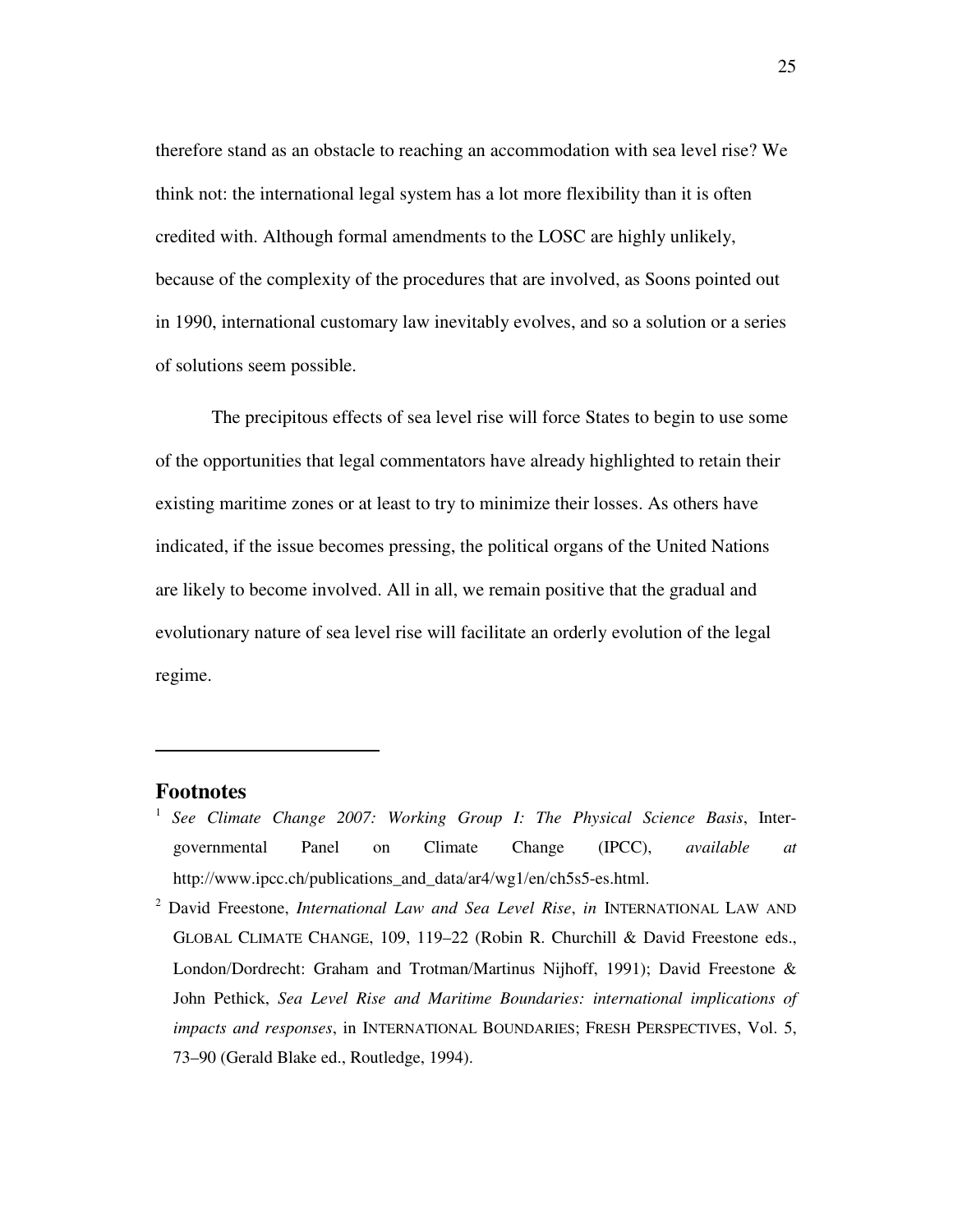- 3 D. Freestone, *supra* note 2; F. Bird & J.R.V. Prescott, *Rising Global Sea Levels and National Maritime Claims*, MARINE POLICY REPORTS 177–96 (1989); A.H.A Soons, *The Effects of Sea Level Rise on Maritime Limits and Boundaries*, NETHERLANDS INT'L L. REV., 37, 207–32 (1990); David D. Caron, *When Law makes Climate Change Worse: Rethinking the Law of Baselines in Light of Rising Sea Level*, ECOL. L.Q. 17, 621 (1990).
- 4 Anil Ananthaswamy, *Going, Going…,* NEW SCIENTIST, July 4, 2009, at 26, 30.

- 5 *See The World Factbook, the Maldives, 2010*, Central Intelligence Agency (CIA), *available at* https://www.cia.gov/library/publications/the-world-factbook/geos/mv.html (last visited July 17, 2011). (The land areas of these States are as follows: Kiribati  $(811 \text{ km}^2)$ , the Maldives (298 km<sup>2</sup>), the Marshall Islands (181 km<sup>2</sup>), and Tuvalu (26 km<sup>2</sup>).
- 6 *See* Ilan Kelman, *Island Evacuation*, 31 FORCED MIGRATION REV. 20 (October 2008). (Kelman identifies five, frequently interconnected, climate-change-related factors affecting island habitability: sea level rise, increased severity and frequency of storms, changes to marine resources, increasing acidity of the oceans, and challenges to freshwater resources). *See also* Rosemary Rayfuse, *W(h)ither Tuvalu? International Law and Disappearing States*, *in* PROCEEDINGS OF THE INTERNATIONAL SYMPOSIUM ON ISLANDS AND OCEANS, 91–93 (Hiroshi Terashima ed., 2009), (Rayfuse has been, correctly, critical of the use of the term "environmental refugees" in this context: "far from protecting the rights of persons displaced due to sea level rise, the use of the pejorative, essentially negative concepts of refugee law serves only to conclusively disempower the persons being displaced").
- 7 *See* Joeli Veitayaki, Pio Manoa, & Alan Resture, *Pacifc Islands and the Problems of Sea Level Rise Due to Climate Change*, *in* Terashima, *supra* note 6, at 55.
- 8 *See* Hajime Kayanne, *Eco-Technological Management of Atoll Islands against Sea Level Rise*, *in* Terashima, *supra* note 6, at 12, 14–17.
- 9 Veitayaki et al., *supra* note 7, at 55. Note also that the Government of Kiribas has designated the Phoenix Islands a large marine protected area. *See* http://www.phoenixislands.org/index.php (last visited August 2010).
- <sup>10</sup> Clive Schofield & Chris Carleton, *Developments in the Technical Determination of Maritime Space: Charts, Datums, Baselines, Maritime Zones and Limits*, 3 I.B.R.U. Maritime Briefing No. 3 at 38 (2001); J.R. Victor Prescott and Clive Schofield, THE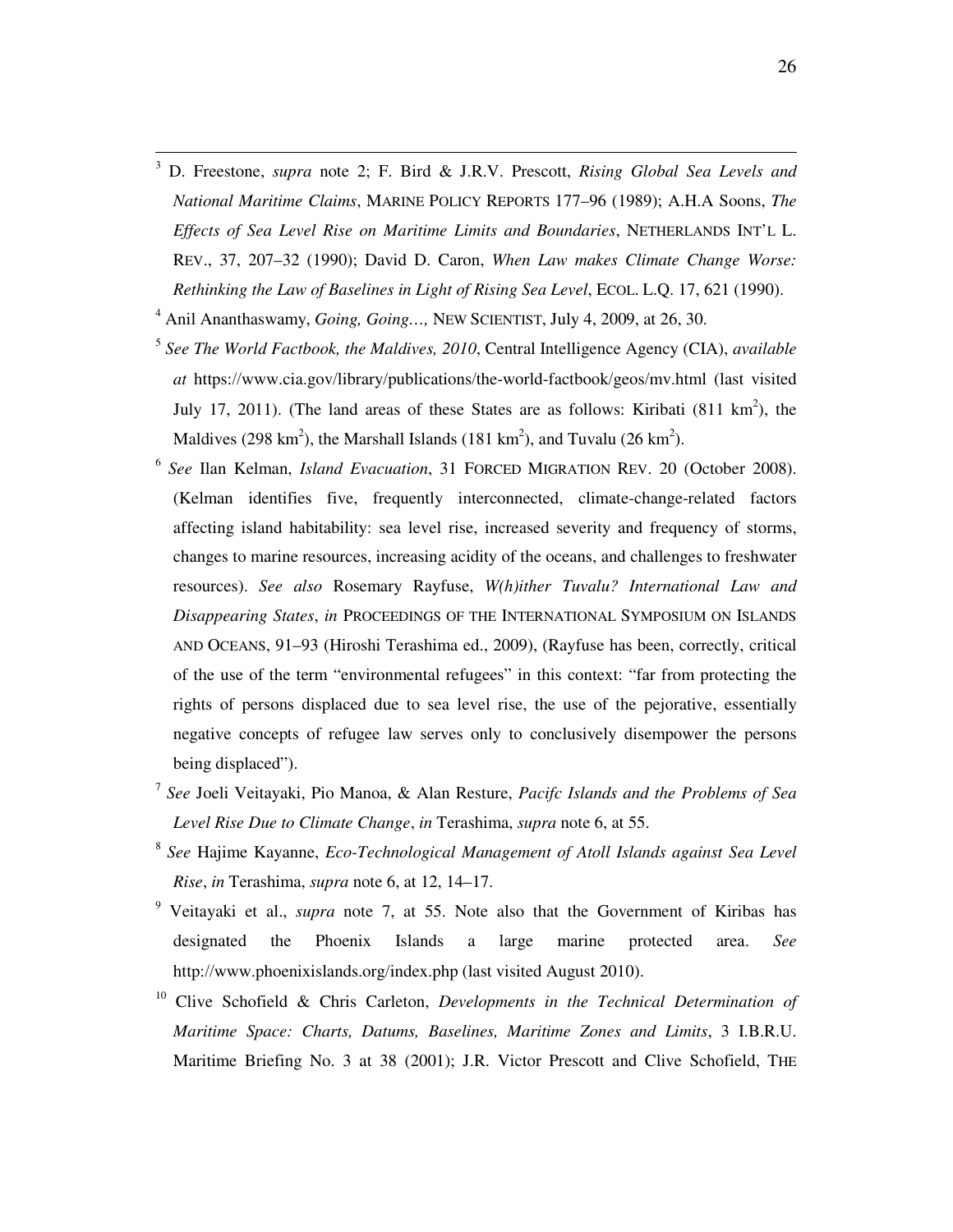MARITIME POLITICAL BOUNDARIES OF THE WORLD 107–08 (The Hague, Martinus Nijhoff, 2005).

- <sup>11</sup> Clive R. Symmons, *Some Problems Relating to the Definition of Insular Formations in International Law: Islands and Low-Tide Elevations,* 1 Maritime Briefing No. 5, 7 (1995).
- <sup>12</sup> Prescott & Schofield, *supra* note 12, at 406, 409.
- <sup>13</sup> United Nations Convention on the Law of the Sea, December 10, 1982, 1833 U.N.T.S. 397 [hereinafter LOSC].
- <sup>14</sup> *See* Clive Symmons, *Ireland and the Rockall dispute: an analysis of recent developments,* 6(1) IBRU BOUNDARY AND SECURITY BULLETIN, 78 (Spring 1998). *See also* Clive H. Schofield, *Shifting Limits? Sea Level Rise and Options to Secure Maritime Jurisdictional Claims*, 4 CARBON & CLIMATE L. REV., 405, 406, 409 (2009).
- <sup>15</sup> Patrick D. Nunn, OCEANIC ISLANDS 243–49 (1994); David Hancox & J.R. Victor Prescott, *A Geographical Description of the Spratly Islands and an Account of Hydrographic Surveys amongst Those Islands*, 1 Maritime Briefing No. 6 (1995); Prescott & Schofield, *supra* note 12, at 57.
- <sup>16</sup> Paul Kench, *Understanding Small Island Dynamics: A Basis to Underpin Island Management*, in Terashima, *supra* note 6, at 24–28.
- $17 \, Id.$

- <sup>18</sup> Of the islands assessed, 43% remained stable and 43% increased in area. *See* Arthur Webb & Paul Kench, *The Dynamic Response of Reef Islands to Sea-Level Rise: Evidence from Multi-Decadal Analysis of Island Change in the Central Pacific*, 72 GLOBAL AND PLANETARY CHANGE 3, 234–246 (2010).
- <sup>19</sup> *See id.*, at 33, 35; Kench, *supra* note 16, at 15–19. *See also* Richard Kenchington, *Maintaining Coastal and Lagoonal Ecosystems and Productivity*, in Terashima, *supra* note 6, at 1–11.
- <sup>20</sup> Martin Holdgate, *Climate Change, Meeting the Challenge*, Report of the Commonwealth Group of Experts, Commonwealth Secretariat, London (1989).
- <sup>21</sup> Webb & Kench, *supra* note 18, at 234–46.
- <sup>22</sup> Soons, *supra* note 3, at 231.
- <sup>23</sup> Freestone, *supra* note 2, at 119.

<sup>24</sup> *Id*., at 119–22.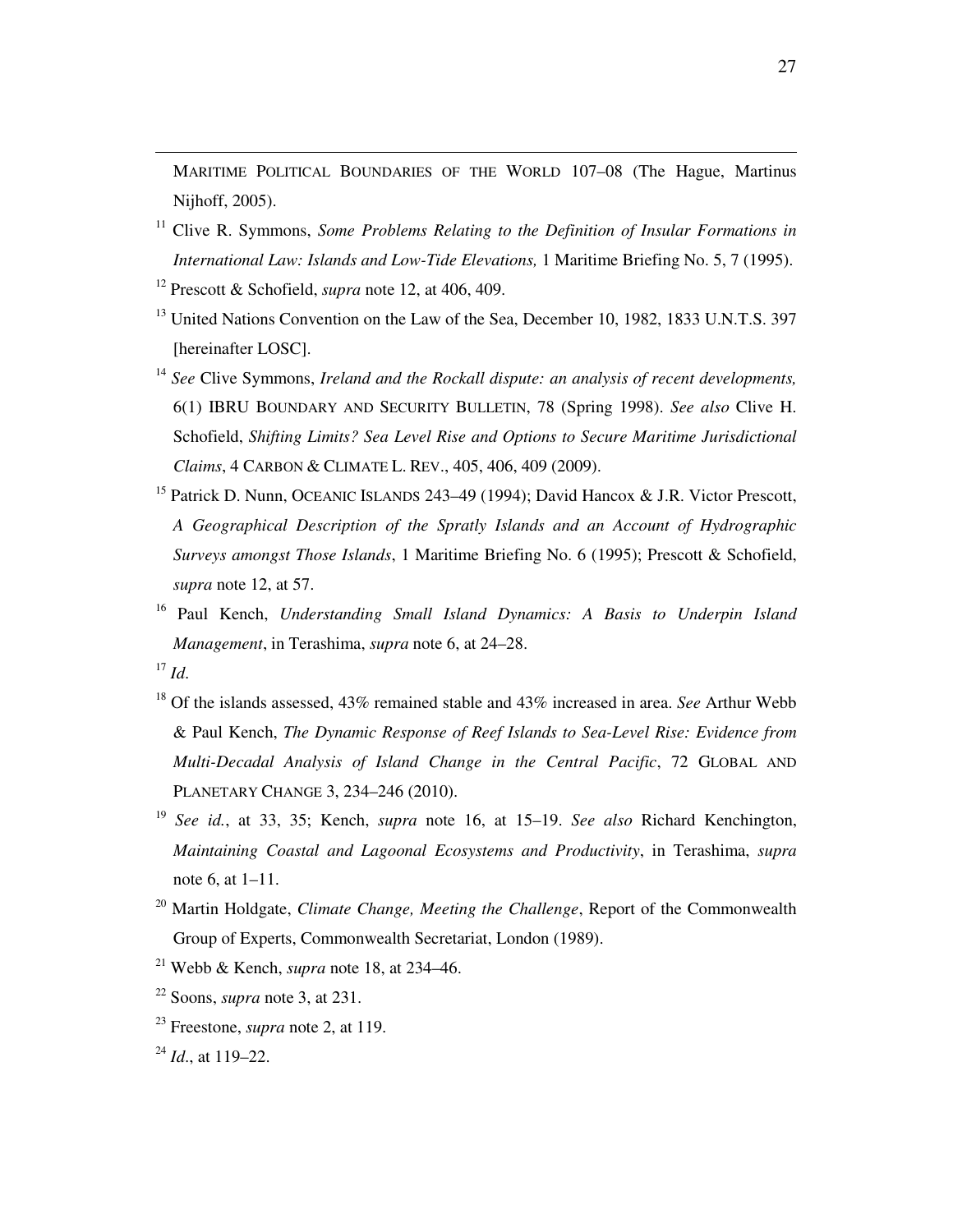<sup>25</sup> *Id*. at 119.

- <sup>26</sup> Timothy F. Smith, Stephen Myers, Dana C. Thomsen, & Johanna Rosier, *Integrated Coastal Zone Management and Planning*, *in* MARINE RESOURCES MANAGEMENT (Warwick Gullett, Clive Schofield, & Joanna Vince eds., 2011) at 115.
- <sup>27</sup> *See* International Organisation of Migration (IOM), *Migration, Climate Change and the Environment*, IOM Policy Brief – May 2009, *available at* http://iom.int/jahia/webdav/shared/shared/mainsite/activities/env\_degradation/iom\_policy brief\_may09\_en.pdf (last visited August 27, 2010). *See also* John Stewart*, Rising Seas Force Cataret Islanders out of Home*, Lateline (ABC television broadcast Feb. 5, 2007), *available at* http://www.abc.net.au/lateline/content/2006/s1840956.htm. *See also Cataret Islanders to be Resettled to Bougainville*, SOLOMON TIMES, November 5, 2008, *available at* http://www.solomontimes.com/news.aspx?nwID=2971. (It was reported that although the first group of islanders were scheduled for relocation in March 2009, many residents had refused to consider leaving the island).
- <sup>28</sup> Geoffrey Lean, *Disappearing World: Global Warming Claims Tropical Island*, THE INDEPENDENT, December 24, 2006, *available at* http://www.independent.co.uk/environment/climate-change/disappearing-world-globalwarming-claims-tropical-island-429764.html.
- <sup>29</sup> Freestone, *supra* note 2, at 117–19.
- <sup>30</sup> Schofield, *supra* note 11, at 411.
- <sup>31</sup> Soons, *supra* note 3, at 222.
- <sup>32</sup> Freestone & Pethick, *supra* note 2, at 73–90.
- <sup>33</sup> J. Pethick, *Waves of Change: Coastal Response to Sea Level Rise*, GEOGRAPHICAL ANALYSIS, 19, 1–4 (1989).
- <sup>34</sup> *Id*.
- <sup>35</sup> Kenchington, *supra* note 19, at 4. *See also* Kench, *supra* note 16, at 22–24*. See also* Schofield, *supra* note 11, at 411. ("The physical dynamics of sediment supply and transport are critical factors in the context of management of rocky and sedimentary oceanic islands").
- <sup>36</sup> Kenchington, *supra* note 19, at 4.

<sup>37</sup> *Id.*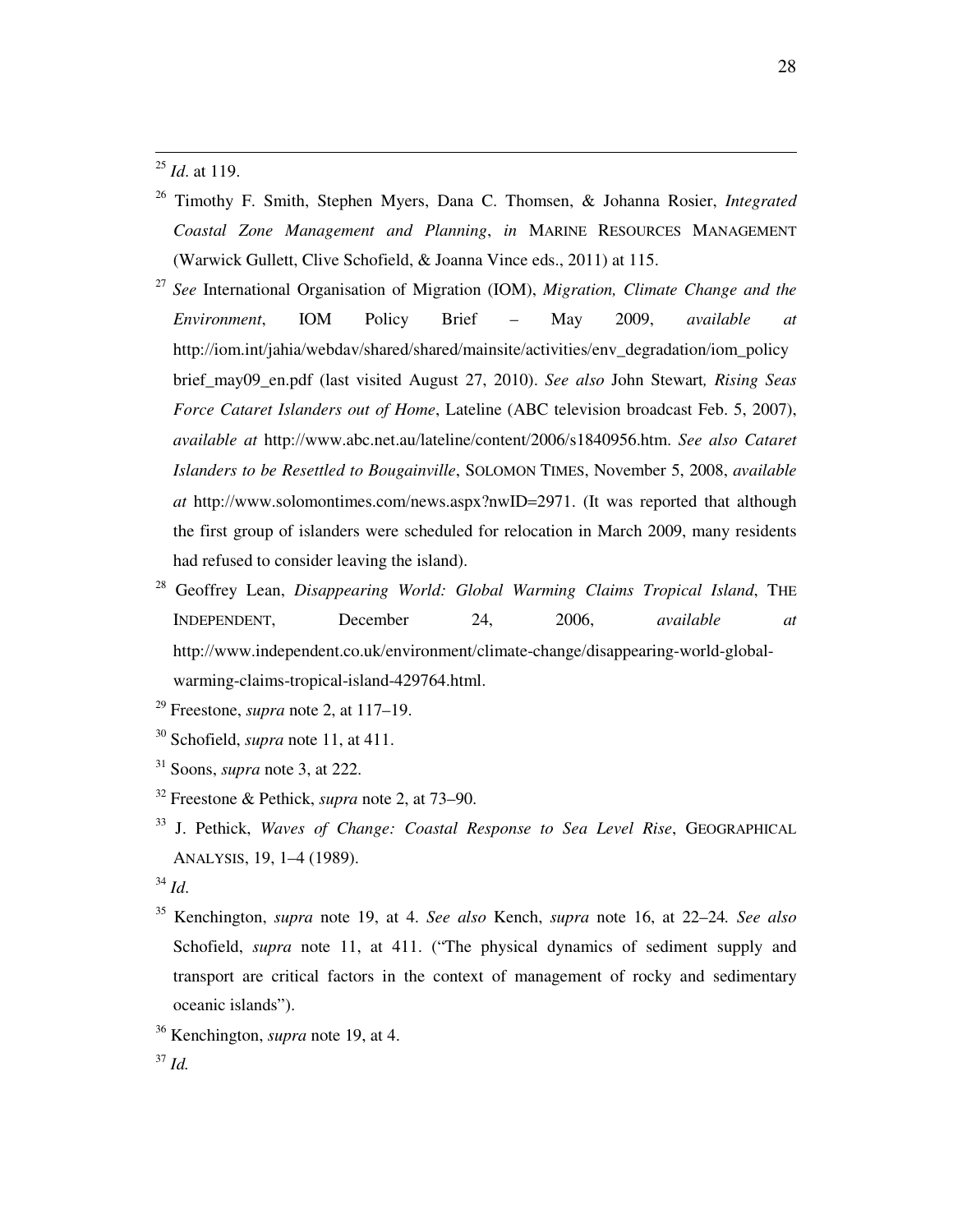<sup>38</sup> Freestone & Pethick, *supra* note 2, at 73–90.

- <sup>39</sup> *Id.*; I. N. McCave, *Mud in the North Sea*, *in* NORTH SEA SCIENCE 75–100 (E.D. Goldberg ed., 1973); D. Eisma, *Supply and Deposition of Suspended Matter in the North Sea*, 5 SPECIAL PUBLICATIONS INTERNATIONAL ASSOCIATION OF SEDIMENTOLOGISTS 415–28 (1981); J. Dronkers, J.S.I.J Van Alphen, & J.C. Borst, *Suspended Sediment Transport Processes in the Southern North Sea*, *in* RESIDUAL CURRENTS AND LONGSHORE TRANSPORT (R.T. Cheng ed., 1990).
- <sup>40</sup> E. H. Shannon, *Coastal Erosion and Management along the Coast of Liberia*, *in*  CHANGING CLIMATE AND THE COAST, 25–48 (IPCC Working Group III, J. Titus ed., 1990).
- <sup>41</sup> The Trail Smelter (U.S. v .Can.), 3 R.I.A.A. 1905 (Tribunal 1938/1941).
- $42$  The Corfu Channel Case (U.K. v. Alb.), 1949 I.C.J. 4 (April 9).
- <sup>43</sup> A. Boyle, *International Law and the Protection of the Global Atmosphere: Concepts, Categories and Principles*, *in* INTERNATIONAL LAW AND GLOBAL CLIMATE CHANGE, (R.R. Churchill & D. Freestone eds., 1991).
- <sup>44</sup> Minister of Agriculture, Fisheries and Food (1992) cited Freestone & Pethick, *supra* note 2, at 84–85.
- <sup>45</sup> *See* Schofield, *supra* note 11, at 412.
- Song notes that "highest tide" in these two tide features are only 16 and 6 cm above the surface of the water, respectively. *See* Yann-huei Song, *Okinotorishima: A "Rock" or an "Island"? Recent Maritime Boundary Controversy between Japan and Taiwan*/*China*, *in* MARITIME BOUNDARY DISPUTES, SETTLEMENT PROCESSES, AND THE LAW OF THE SEA, 145, 148 (Seoung-Yong Hong & Jon M. Van Dyke eds, The Hague, Martinus Nijhoff, 2009). *See also* Joan Brown, Angela Colling, Dave Park, John Phillips, Dave Rotehery, & John Wright, *Case Studies in Oceanography and Marine Affairs* 84–85 (Oxford, Pergamon Press, 1991); Prescott & Schofield, *supra* note 12, at 84–85.
- <sup>47</sup> *Permanent Mission of the People's Republic of China to the United Nations*, Note verbale to H.E. Mr Ban Ki-Moon, Secretary-General of the United Nations, February 6, 2009, CML/2/2009 (translation), *available at* http://www.un.org/Depts/los/clcs\_new/submissions\_files/jpn08/chn\_6feb09\_e.pdf; *Republic of Korea*, Permanent Mission to the United Nations, Note verbale to H.E. Mr;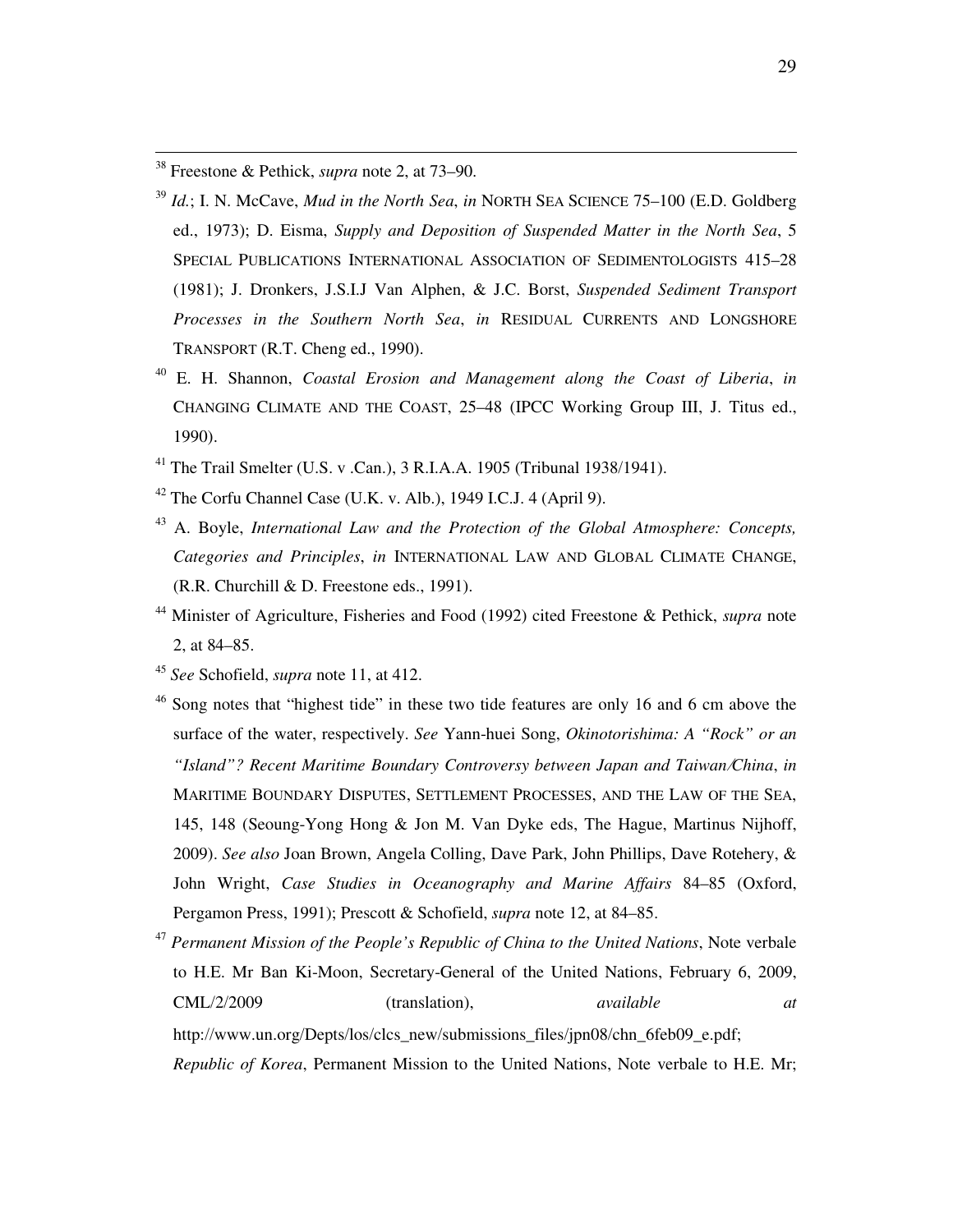Ban Ki-Moon, Secretary-General of the United Nations, February 27, 2009, MUN/046/09, *available at*

http://www.un.org/Depts/los/clcs\_new/submissions\_files/submission\_jpn.htm.

- <sup>48</sup> Brown et al., writing in 1991, put the estimated cost of the project at £135 million. Silverstein, quoting Japanese sources, states that the three-year project, starting in 1988, was set to cost US\$240 million. *See* J Brown, A. Colling, D. Park, J. Phillips, D. Rotehery, & J. Wright, CASE STUDIES IN OCEANOGRAPHY AND MARINE AFFAIRS 85 (Oxford: Pergamon Press, 1991). *See* Andrew L. Silverstein, *Okinotorishima: Artificial Preservation of a Speck of Sovereignty*, 16 BROOK. J. INT'L L. 409, 410 (1990). Tisdall put the figure at US\$250 million. *See* Simon Tisdall, *China Aims for US to Hit Rock Bottom in Asia*, THE GUARDIAN, April 8, 2005, *available at* http://www.taipeitimes.com/News/editorials/archives/2005/04/08/2003249626.
- <sup>49</sup> J. Lewis, *Sea Level Rise: Some Implications for Tuvalu*, AMBIO 18, 58 (1990).
- <sup>50</sup> R.L. McClean, *Kiribati and Sea Level Rise*, Report on a Field Visit for Commonwealth Expert Group on Climatic Change and Sea Level Rise, Commonwealth Secretariat (1989); A.J. Edwards, *The Implications of Sea Level Rise for the Republic of the Maldives*, Report to the Commonwealth Secretariat (1989).
- <sup>51</sup> Chris Morris, *Maldives Rises to Climate Challenge*, BBC NEWS ONLINE, March 17, 2009, *available at* http://news.bbc.co.uk/1/hi/world/south\_asia/7946072.stm (last visited October 21, 2010).
- <sup>52</sup> LOSC, *supra* note 10, at art. 5.

- <sup>53</sup> Michael W. Reed, *Shore and Sea Boundaries: The Development of International Maritime Boundary Principles through United States Practice* 185 (2000); Prescott & Schofield, *supra* note 12, at 100–101.
- <sup>54</sup> LOSC, *supra* note 10, at art. 7.
- <sup>55</sup> Ango-Norwegian Fisheries (U.K. v. Nor.), Advisory Opinion, 1951 I.C.J. 116 (December 18).
- <sup>56</sup> LOSC, *supra* note 10, generally.
- <sup>57</sup> *See* Schofield, *supra* note 11, at 413.
- <sup>58</sup> Bird & Prescott, *supra* note 3, at 177–96.